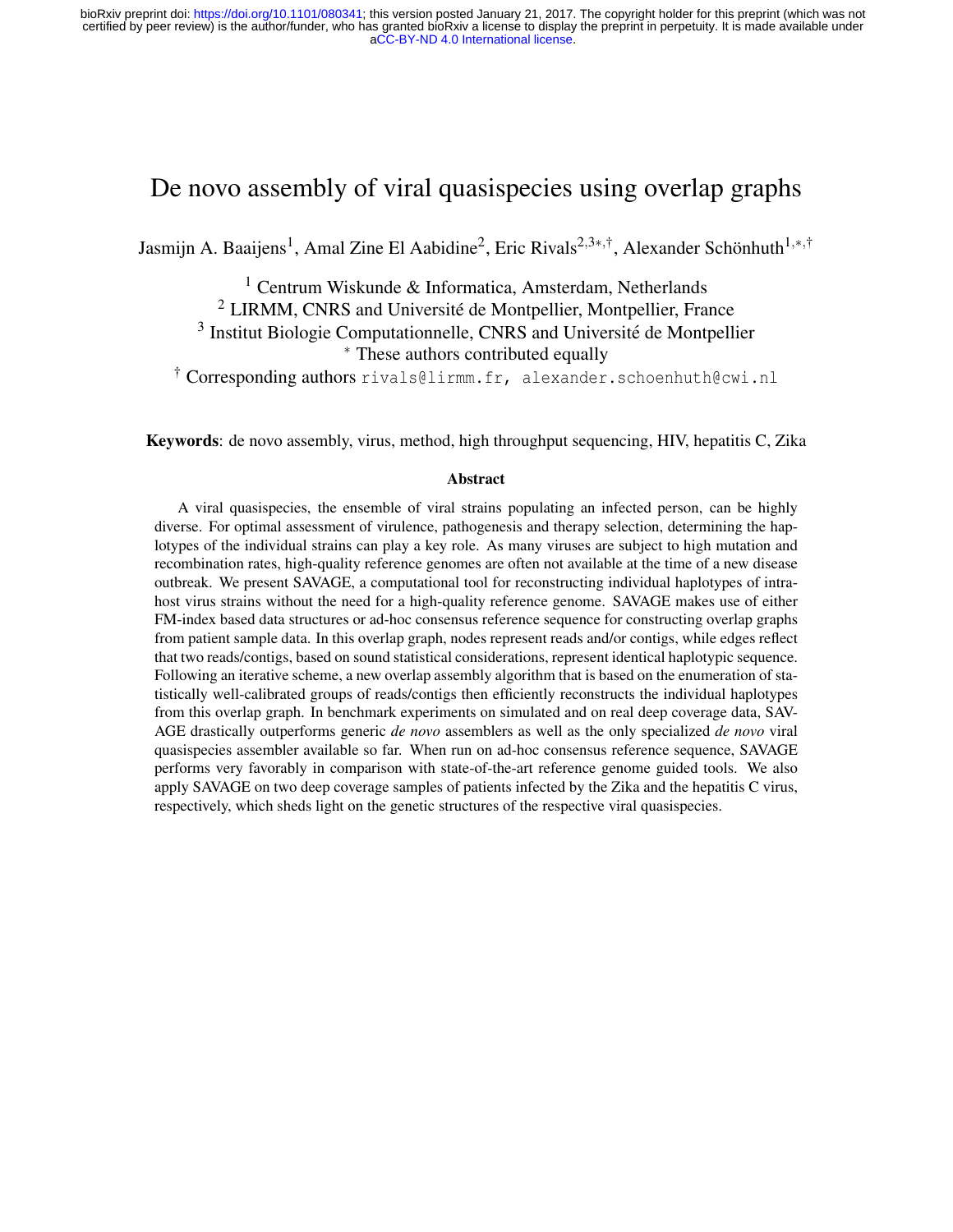# Introduction

Viruses such as HIV, the Zika and the Ebola virus, populate their hosts as an ensemble of genetically related but different mutant strains, commonly referred to as *viral quasispecies*. These strains, each characterized by its own haplotypic sequence, are subject to high mutation and recombination rates [\(Domingo et al. 2012;](#page-21-0) [Duffy et al. 2008\)](#page-21-1). Sequencing methods aim at capturing the genetic diversity of viral quasispecies present in infected samples; the promise is that next-generation sequencing (NGS) based methods will assist clinicians in selecting treatment options and other clinically relevant decisions.

Ideally, a *viral quasispecies assembly* characterizes the genetic diversity of an infection by presenting all of the viral haplotypes, together with their abundance rates. There are two major challenges in this.

(1) The number of different strains is usually unknown. Furthermore, two different strains can differ by only minor amounts of distinguishing mutations. Last but not least, abundance rates can be as low as the sequencing error rates, which hampers the detection of true mutations present at low frequency.

(2) Due to the great diversity and the high mutation rates, reference genomes representing high-quality consensus genome sequences can be obsolete at the time of the disease outbreak. The lack of a suitable reference genome is a major hindrance for many viral quasispecies assembly approaches.

It is important to understand that all existing assembly methods fail to address either the first or the second point. Recent *reference-guided approaches* specialized in viral quasispecies assembly suggested statistical frameworks modeling the driving forces underlying the evolution of viral quasispecies. While previous approaches focused mostly on local reconstruction of haplotypes [\(Huang et al. 2012;](#page-21-2) [Quince et al.](#page-21-3) [2011;](#page-21-3) [Zagordi et al. 2011;](#page-22-0) [2010\)](#page-22-1), more advanced approaches aimed at global reconstruction of haplotypes, for example, by making use of Dirichlet process mixture models [\(Prabhakaran et al. 2014\)](#page-21-4), hidden Markov models (Töpfer et al. 2013), or sampling schemes [\(Prosperi and Salemi 2012\)](#page-21-5). There are also recent combinatorial approaches which compute paths in overlap graphs [\(Astrovskaya et al. 2011\)](#page-21-6), enumerate maximal cliques in overlap graphs (Töpfer et al. 2014), or compute maximal independent sets in conflict graphs [\(Mangul et al. 2014\)](#page-21-8). While these approaches soundly address point (1), the vast majority of them depends on high-quality reference sequence as a backbone to their methods, which in turn is the reason why they fail to address (2). Hence, when confronted with hitherto unknown, significantly deviating mutation patterns, these approaches fail to perform sufficiently well.

On the other hand, *de novo assembly approaches* do not depend on reference genomes. Although there exist numerous *de novo* approaches for mammalian genome assembly, – see e.g. [\(Bradnam et al. 2013;](#page-21-9) [Gurevich et al. 2013;](#page-21-10) [Salzberg et al. 2011\)](#page-21-11) for comparative evaluations – these generic methods are not well suited for the viral quasispecies assembly problem. The key difference is that mutation rates in viruses are orders of magnitude higher than in eukaryotes, resulting in multiple polymorphic sites within a single read [\(Domingo et al. 2012;](#page-21-0) [Duffy et al. 2008\)](#page-21-1). This makes it possible to phase mutations into separate haplotypes; however, generic assembly approaches do not exploit this property. Rather, generic assemblers aim at reconstructing one single consensus sequence or are not designed to handle genomes of heavily polyploid organisms. In this regard, note that there are *de novo* assemblers that specialize in viral genome assembly already [\(Yang et al. 2012;](#page-22-3) [Hunt et al. 2015\)](#page-21-12). However, also these specialized approaches aim at assembling consensus genomes rather than strain-specific sequence, where the goal is to construct new reference rather than individual sequence. To our knowledge, the only existing *de novo* approach for haplotype-resolved viral quasispecies assembly is MLEHaplo [\(Malhotra et al. 2016b\)](#page-21-13). However, as our evaluations will demonstrate, MLEHaplo does not even compare favorably with generic de novo assemblers. As a consequence, while addressing (2), existing de novo assembly methods fail to address point (1) to a satisfactory degree.

A possible principled issue is that nearly all of the NGS based genome assemblers, including the abovementioned specialized *de novo* viral quasispecies approaches, rely on the *de Bruijn graph* as assembly paradigm. Thereby, reads are decomposed into *k*-mers, where *k* is usually considerably smaller than the read length. As a generalization of this concept the paired de Bruijn graph has been introduced [\(Medvedev](#page-21-14)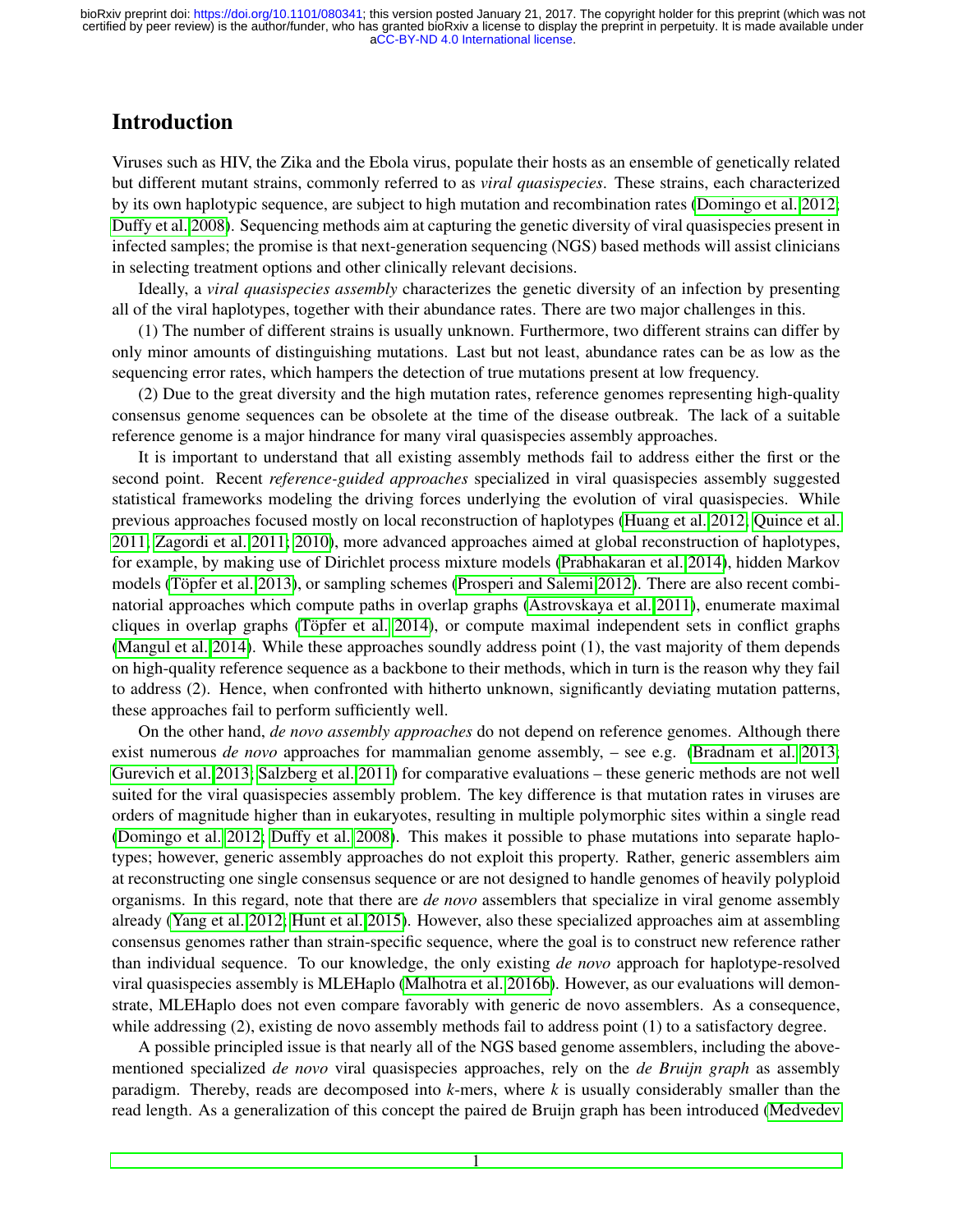[et al. 2011\)](#page-21-14), which incorporates mate pair information into the graph structure itself instead of analyzing mate pairs in a post-processing step, which yields larger contigs in the assembly. As mentioned above, it is imperative in viral quasispecies assembly to distinguish low-frequency mutations from sequencing errors. While low-frequency mutations are genetically linked, hence co-occur within different reads, sequencing errors do not exhibit patterns of co-occurrence. The detection of patterns of co-occurrence is decisively supported by examining reads at their full length, but this information cannot be exploited with de Bruijn graphs. Overlap graphs on the other hand make use of full-length reads and do not decompose them into smaller parts; hence, we reason that the overlap graph paradigm suits the problem of viral quasispecies assembly better.

The only existing method for viral quasispecies assembly based on overlap graphs is HaploClique (Töpfer et al. 2014). Although this method is reference guided, it uses the reference solely for providing anchor points for constructing an overlap graph. Unlike in many other approaches [\(Di Giallonardo et al.](#page-21-15) [2014;](#page-21-15) Töpfer et al. 2013; [Zagordi et al. 2010;](#page-22-1) [2011\)](#page-22-0), the haplotype sequences are then assembled from the reads, and not from the reference. While providing inspiration in general, the HaploClique algorithm has proven too expensive—already data sets of about 1000x coverage require excessive computational resources. The reason is that it is based on the enumeration of maximal cliques, which is exponential in the read coverage, both in terms of runtime and space. We therefore present a novel, more efficient algorithm for the clique enumeration part of the assembly algorithm.

There are two exit strategies to resolve the issue of the possible lack of a reference genome. The *first strategy* is to construct consensus genome sequence from the patient samples themselves, using one of the available *de novo* consensus genome assemblers (among which, the most popular tool is VICUNA [\(Yang et al. 2012\)](#page-22-3)), and to subsequently run one of the reference-guided approaches using this ad-hoc consensus as a reference. This strategy has also been suggested by [\(Mangul et al. 2014\)](#page-21-8) and we shall further explore it here. The *second strategy* is to construct an overlap graph directly from the patient sample reads. Subsequently, one employs a ploidy-aware assembly algorithm that can extract strain-specific sequences from overlap graphs. The challenge is that constructing overlap graphs requires a pairwise comparison of all reads, which, for deep coverage data sets, requires sophisticated indexing techniques to be feasible. Here, we show how to make efficient use of FM-index based techniques (Välimäki et al. 2012) to construct overlap graphs without any need for a reference genome. As such, we provide *the first approach for de novo assembly of viral quasispecies based on overlap graphs*.

- In summary, we make relevant contributions for
- (i) the construction of overlap graphs from deep coverage read data and
- (ii) viral quasispecies assembly using the overlap graph assembly paradigm.

In combination, we present SAVAGE (Strain Aware VirAl GEnome assembly), a method that allows for reference-free assembly of viral quasispecies from sequencing data sets of deep coverage (20 000x and more). In this, we do not only provide the first genuine *de novo* viral quasispecies assembly approach based on overlap graphs, but we also provide the first method that can exploit ad-hoc consensus sequence generated from patient samples, as computed for example by VICUNA [\(Yang et al. 2012\)](#page-22-3), for high-performance viral quasispecies assembly.

## Results

We have designed and implemented SAVAGE (Strain Aware VirAl GEnome assembly), a method for *de novo* viral quasispecies assembly based on overlap graphs. In this section, we provide a high-level description of the algorithmic approach and analyze its performance, also in comparison to state-of-the-art viral quasispecies assembly tools and several established generic genome assemblers. Finally, we present assembly results using SAVAGE on two real virus samples from patients infected by the Zika virus and hepatitis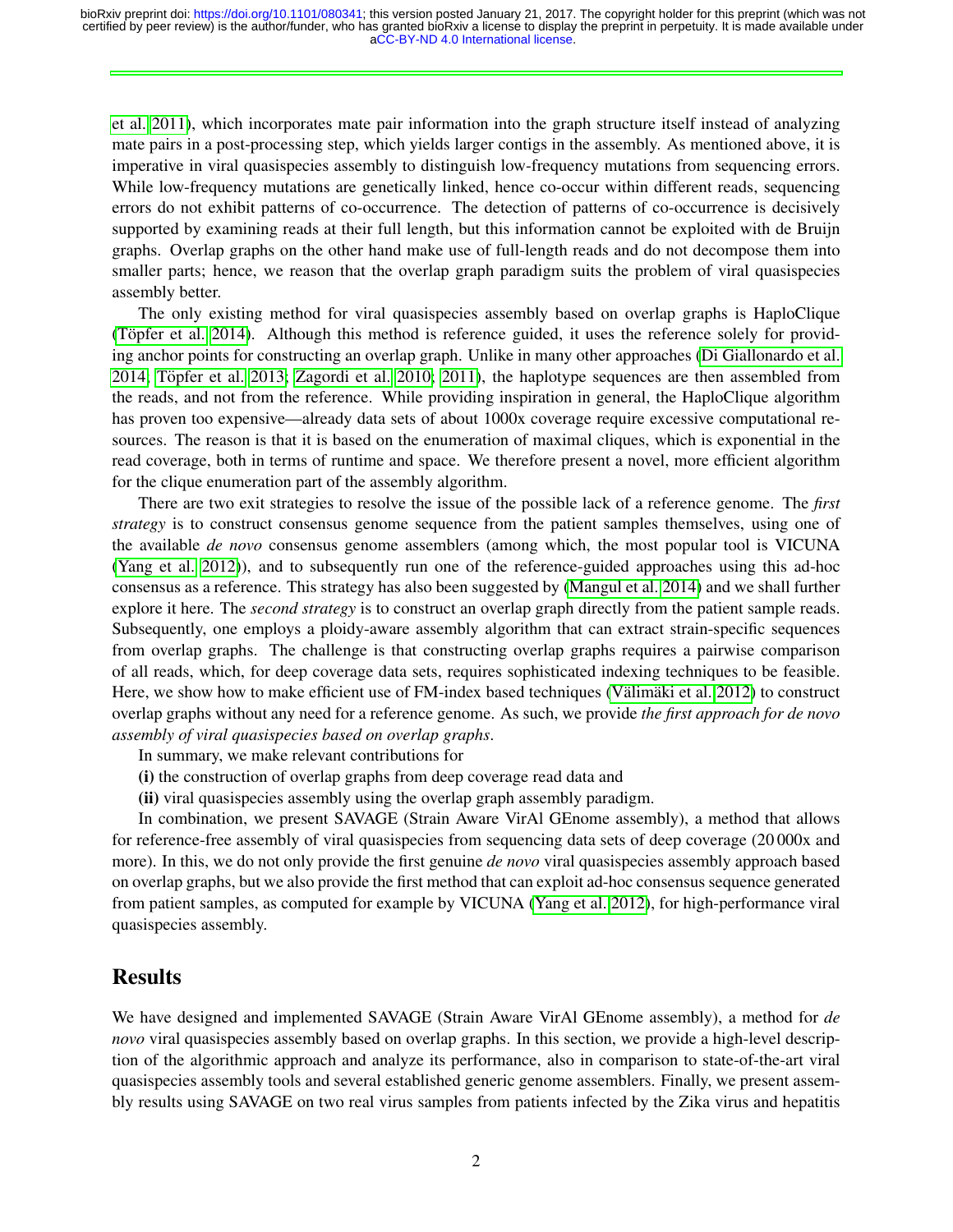C virus, respectively. We refer to the Methods section for any methodological details.

#### Approach

Our algorithm proceeds in three stages (panel A of Figure [1\)](#page-4-0), each of which iteratively clusters the input sequences and extends them to unique haplotypes. While *Stage a* has the original reads as input and contigs as output, *Stage b* has these contigs as input and maximally extended contigs as output. The extended contigs are supposed to reflect individual haplotype sequences. Finally, the optional *Stage c* merges maximally extended contigs into master contigs, each representing a group of very closely related strains. This reflects the existence of master strains in many viruses, where each individual haplotype deviates from one of the master strains by only a relatively minor amount of mutations (the ensemble of which is commonly referred to as *mutant class* in the literature and reflects a viral subpopulation, see e.g. [Domingo et al.](#page-21-0) [\(2012\)](#page-21-0)). Each stage is divided into overlap graph construction (upper part of panel C in Figure [1\)](#page-4-0) and overlap graph based assembly (lower part of panel C in Figure [1\)](#page-4-0). Between the stages, this generic structure only differs in the details.

The strength of overlap graphs for viral quasispecies assembly is in identifying co-occurring mutations, thus enabling the phasing of mutations from the same strain. We distinguish sequencing errors from true mutations by posing very strong constraints on the overlaps in terms of minimal overlap length and sequence similarity. In addition, we make use of paired-end read information. This results in a very conservative overlap graph, where an edge indicates that two sequences are very likely to originate from the same virus strain. Therefore, by enumerating cliques in the overlap graph we cluster the reads per strain, thus reconstructing the individual haplotypes of the viral quasispecies.

We construct overlap graphs in two steps: first, pairs of reads are determined that share sufficiently long and well-matching overlaps, followed by a statistical evaluation of the quality of each overlap. We explore two options for finding all such overlap candidates. The first option is to apply a completely *de novo* procedure using FM-index based techniques (Välimäki et al. 2012). The second option is to align all reads against a reference genome, such that read-to-read alignments can be induced from the read-to-reference alignments. However, in case of a viral outbreak there may not be a suitable reference genome available; we target such cases by constructing an ad-hoc consensus sequence from the patient samples, as computed by VICUNA [\(Yang et al. 2012\)](#page-22-3).

SAVAGE offers three different modes, corresponding to the different approaches to overlap graph construction described above: **SAVAGE-de-novo** uses the first option and is therefore completely referencefree, while SAVAGE-b-ref uses the second option and thus relies on a bootstrap reference sequence. For benchmarking purposes we also consider SAVAGE-h-ref, which takes as input an existing, high quality reference sequence.

### Benchmarking data

For benchmarking experiments and performance analysis, we considered several simulated data sets, one gold standard benchmark from real sequencing reads, and two real patient samples. For the simulated data sets, sequencing reads were created using the simulation software SimSeq (see Methods).

Simulated benchmarks. We created five simulated data sets for benchmarking, consisting of 2x250bp Illumina MiSeq reads and representing quasispecies infections from different viruses: human immunodeficiency virus (HIV), hepatitis C virus (HCV), and Zika virus (ZIKV). We varied the number of strains per sample, as well as the relative abundances of those strains and the pairwise divergence between strains. To get data sets as realistic as possible, we used true viral genomes from the NCBI database and Illumina MiSeq error profiles during simulations. Characteristics of each benchmark are given in Table [1](#page-5-0) and additional information can be found in Supplemental Methods.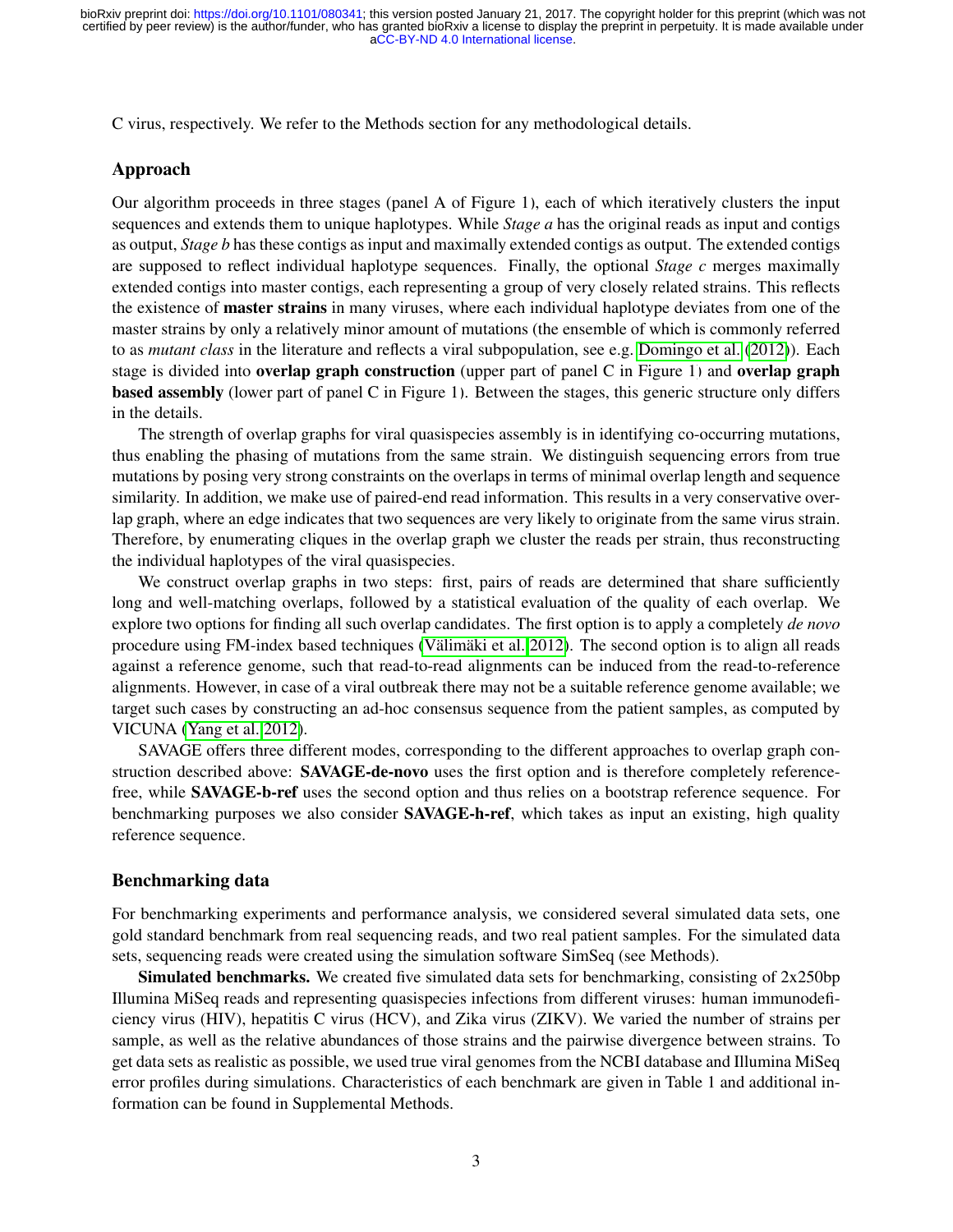<span id="page-4-0"></span>

Figure 1: An overview of the workflow and algorithms of SAVAGE. A. The three stages of SAVAGE. Each assembles sequences into longer sequences. For clarity, we assign different names to the sequences output by each stage: contigs, maximally extended contigs, and master contigs, respectively. B. Principle of overlap graph construction and distinction among the reads between errors and shared mutations. C. Each stage has two steps: first, the overlap graph construction, second, assembly. This panel summarizes the differences in each step between the three stages. During overlap graph-based assembly, steps 4 to 6 are repeated iteratively until there are no edges left in the overlap graph.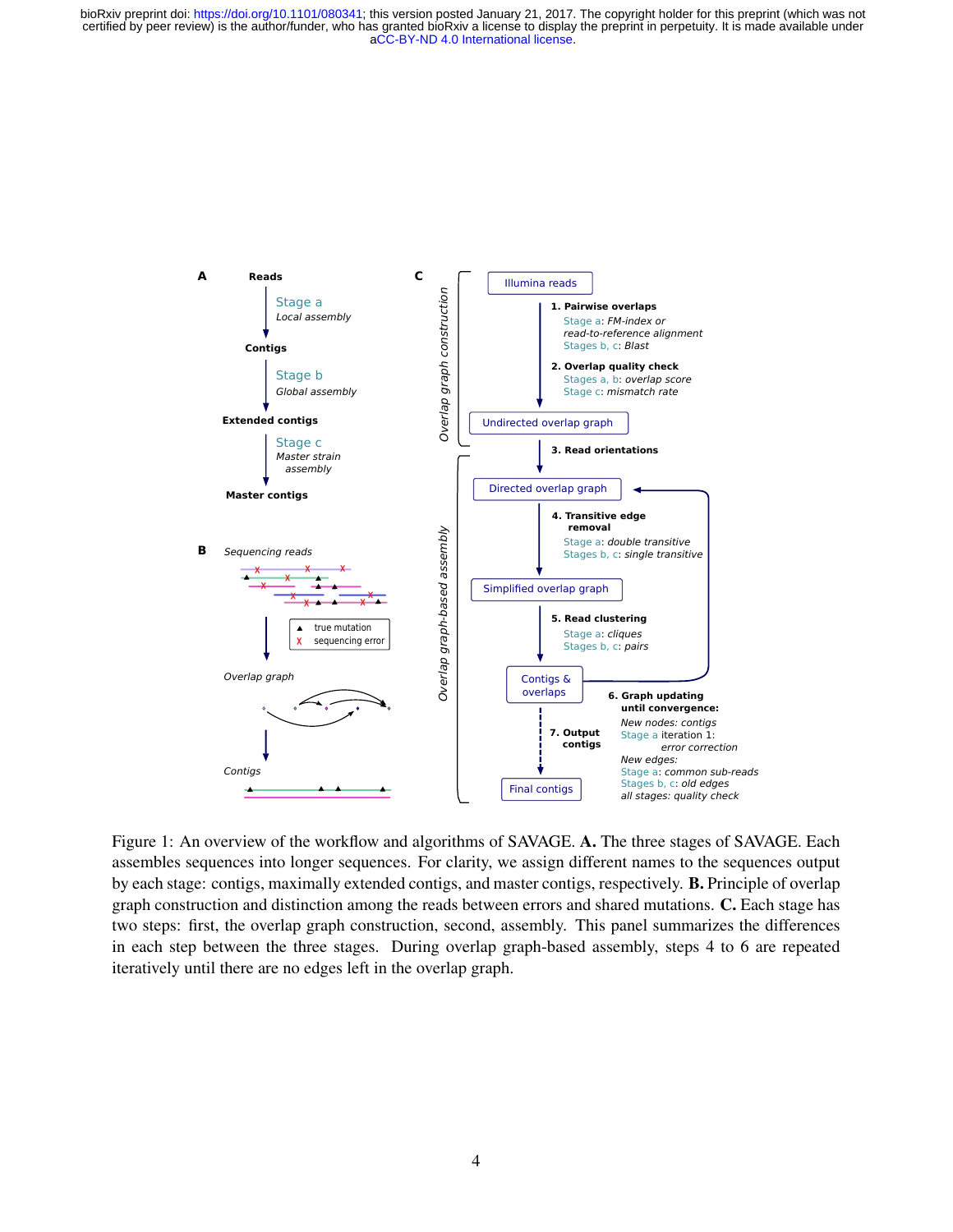<span id="page-5-0"></span>

| Data set           | <b>Virus</b><br>type | Genome<br>length $(bp)$ | Average<br>coverage | Strain<br>count | Strain<br>abundance | Pairwise<br>divergence |
|--------------------|----------------------|-------------------------|---------------------|-----------------|---------------------|------------------------|
| 600x HIV mix       | $HIV-1$              | $9478 - 9719$           | 600x                | 5               | 20%                 | $1 - 6\%$              |
| 5-strain HIV mix   | $HIV-1$              | $9478 - 9719$           | 20000x              | 5               | $5 - 28\%$          | $1 - 6\%$              |
| 10-strain HCV mix  | HCV-1a               | $9273 - 9311$           | 20000x              | 10              | $5 - 19\%$          | $6 - 9\%$              |
| 3-strain ZIKV mix  | <b>ZIKV</b>          | $10251 - 10269$         | 20000x              | 3               | $16 - 60\%$         | $3 - 10\%$             |
| 15-strain ZIKV mix | <b>ZIKV</b>          | $10251 - 10269$         | 20000x              | 15              | $2 - 13\%$          | $1 - 10\%$             |
| Lab mix            | $HIV-1$              | $9478 - 9719$           | 20000x              | 5               | $10 - 30\%$         | $1 - 6\%$              |

Table 1: Characteristics of benchmarking data sets. For each benchmark we specify virus type, genome length, average coverage, strain count, relative abundance, and pairwise divergence. For the 600x HIV mix, the strains were homogeneously distributed with a relative abundance of 20% each.

Lab mix. In addition to the simulated benchmarks, we also considered a real Illumina MiSeq  $(2x250)$ bp) data set with an average coverage of ∼20 000x, obtained from a lab mixture of five HIV strains (see also Table [1\)](#page-5-0). This data set was recently presented as a gold standard benchmark [\(Di Giallonardo et al. 2014\)](#page-21-15); we will refer to it as the *lab mix*.

Divergence-vs-ratio. To analyze the combined effect of the levels of divergence and of the relative abundance of the strains, we constructed 36 additional data sets as follows. Starting from the HIV-1 89.6 haplotype, we created six alternative haplotypes by introducing, respectively, 0.5%, 0.75%, 1%, 2.5%, 5%, and 10% random mutations. For each of those six alternative strains, we created six data sets by simulating reads  $(2x250$  bp Illumina MiSeq) from the mutated strain and the original at a ratio of 1:1, 1:2, 1:5, 1:10, 1:50, and 1:100, respectively, with a total coverage of 500x per data set.

Zika virus sample. We applied SAVAGE to a sample of Asian-lineage Zika virus (ZIKV) consisting of Illumina MiSeq 2x300 bp sequencing reads (∼30,000x coverage) obtained from a rhesus macaque after four days of infection [\(Dudley et al. 2016,](#page-21-16) animal 393422).

Hepatitis C virus sample. In addition to the Zika virus sample, we also used a hepatitis C virus (HCV) sample of approximately 80 000x coverage, covering a region of ∼3000bp containing the HS5B gene.

#### Evaluation preliminaries

In the case of a viral outbreak, the agent and its genome may be unknown (or may have significantly diverged from closely related strains such that available reference sequences are potentially inadequate for analysis), and the samples taken from infected patients contain an unknown number of divergent strains. Here, we target these cases where no reference genome is available. A sample sequenced with Next Generation Sequencing technology delivers enough reads and sufficient coverage to allow a *de novo* assembly of a viral genome (here, we mean a single genome assembly, not a quasispecies assembly), to be used as an ad-hoc reference genome for further analyses. However, such genome sequences may not represent any of the true viral haplotypes present in the sample sufficiently well.

In the remainder of this paper, all assembly algorithms were run using default settings. Evaluations of assemblies were performed with MetaQUAST [\(Mikheenko et al. 2016\)](#page-21-17), which computes the usual statistics – number of contigs, largest contigs, N50, misassembled contig length, target genome(s) covered, and error rates – and we accounted only for contigs larger than a threshold of 500 bp. A contig is called misassembled if it contains at least one misassembly, i.e., a position where the left and right flanking sequences align to the true genomes with a gap or overlap of more than 1 kbp, or align to different strands, or even align to different strains.

We compare *de novo* methods and reference-guided approaches. While *de novo* algorithms proceed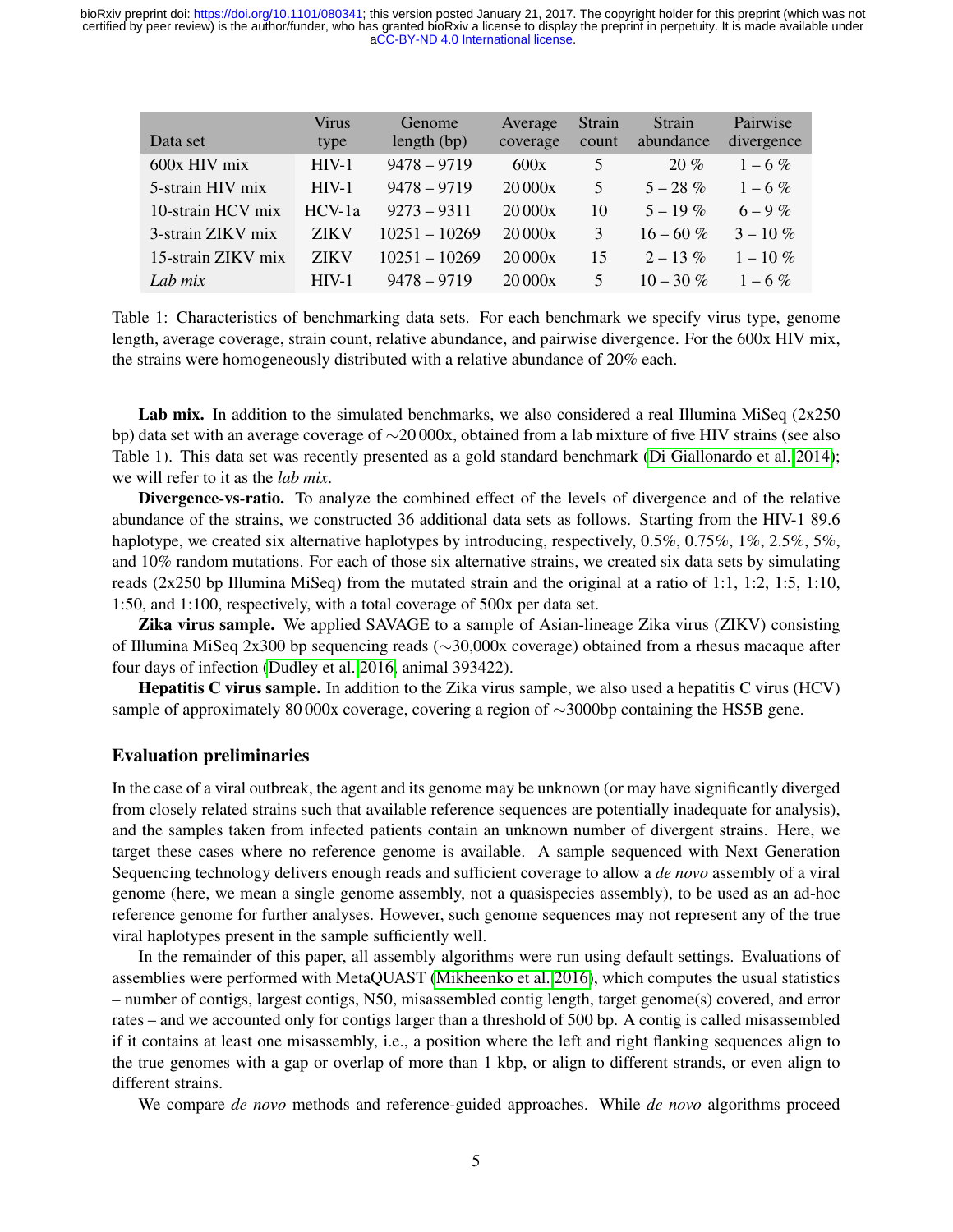by iteratively extending contigs until some convergence criterion is met, reference-guided approaches alter the reference sequence until a set of haplotypes is obtained that is supposed to represent the quasispecies. By altering the reference genome, all output sequences have the same length, which means that the N50 score equals the length of the output sequences. For *de novo* approaches, on the other hand, the N50 score provides an indication of the contig length distribution.

#### Failure of existing de novo assemblers on low-frequency strains

We explored the ability of generic genome assemblers to reconstruct a viral quasispecies. From the broad collection of tools available, we selected four assemblers: SGA [\(Simpson and Durbin 2012\)](#page-21-18), SOAPdenovo2 [\(Luo et al. 2012\)](#page-21-19), SPAdes [\(Bankevich et al. 2012\)](#page-21-20), and metaSPAdes [\(Nurk et al. 2016\)](#page-21-21). The first two methods, SGA and SOAPdenovo2, are generic assemblers, mostly used on mammalian genomes. SPAdes was originally designed for bacterial genomes, and metaSPAdes is a version of SPAdes adapted for metagenome assembly.

First, we evaluate performance on all simulated benchmarks. Table [2](#page-8-0) presents results for all methods on the 5-strain HIV mix, the 10-strain HCV mix, and the 15-strain ZIKV mix. The only method capable of assembling at least half a viral quasispecies on a 20 000x simulated data set is SPAdes, the only close alternative being metaSPAdes with 45.9% on the 10-strain HCV mix. For the 5-strain HIV mix and the 10 strain HCV mix, SPAdes assembles  $91.3-91.7\%$  (SAVAGE-de-novo:  $> 99.6\%$ ) of the true viral genomes at an error rate of 0.015−0.084% (SAVAGE-de-novo: 0.004%), showing that SPAdes misses to assemble a considerable fraction of the quasispecies. This becomes more evident on the 15-strain ZIKV mix, which contains several low-frequency strains: SPAdes only recovers 65.6% of the target genomes (SAVAGE-denovo: 99.4%). The explanation for this is that SPAdes misses to assemble strains of low frequency, as Figure [2](#page-9-0) further reveals: here, a comparison of all approaches is shown when at most a bootstrap reference is provided. The performance of each approach is evaluated on each of the strains of the 20 000x benchmarks from Table [1](#page-5-0) individually, and results are stratified by the relative abundances of the strains. We see that SPAdes recovers only 46.8% of the strains of frequency of less than 5%.

Similar results for the 600x HIV mix and the 3-strain ZIKV mix can be found in Supplemental Tables [S1](#page-0-0) and [S2;](#page-0-0) these are relatively easy data sets, since neither contains any low-frequency strains. Both SOAPdenovo2 and SPAdes perform reasonably on the 600x data set, reconstructing 78.9% and 87.8% of the viral quasispecies, respectively. SGA and metaSPAdes, on the other hand, do not recover more than 19% of the quasispecies. For the 3-strain ZIKV mix, only SPAdes is able to reconstruct more than 40% of the quasispecies; in fact, it finds 99.6% of the target genomes, performing almost perfectly on this low-ploidy dataset, which is no surprise because assemblers like SPAdes generally target at genomes of limited ploidy.

Finally, we consider the lab mix, which is based on real data and hence the most challenging benchmark. Table [3](#page-9-1) presents results for all methods. SGA, SOAPdenovo2, SPAdes, and metaSPAdes all perform quite similarly, reconstructing only 41.0–53.7% of the viral quasispecies at very high error rates (1.1–2.0%). This shows that each of these assemblers has difficulty distinguishing sequencing errors from true variants, thus pointing out the need for specialized viral quasispecies assemblers.

Recently, the first specialized *de novo* assembler has appeared [\(Malhotra et al. 2016b\)](#page-21-13). We ran this method, called MLEHaplo, on our benchmarking data sets. Unfortunately, it could only handle the 600x HIV mix; for all 20 000x benchmarks, MLEHaplo did not finish within a week and used more than 140GB of main memory per data set. On the 600x HIV mix, it performed very poorly, reconstructing only 10% of the target genomes at a mismatch rate of more than 2%.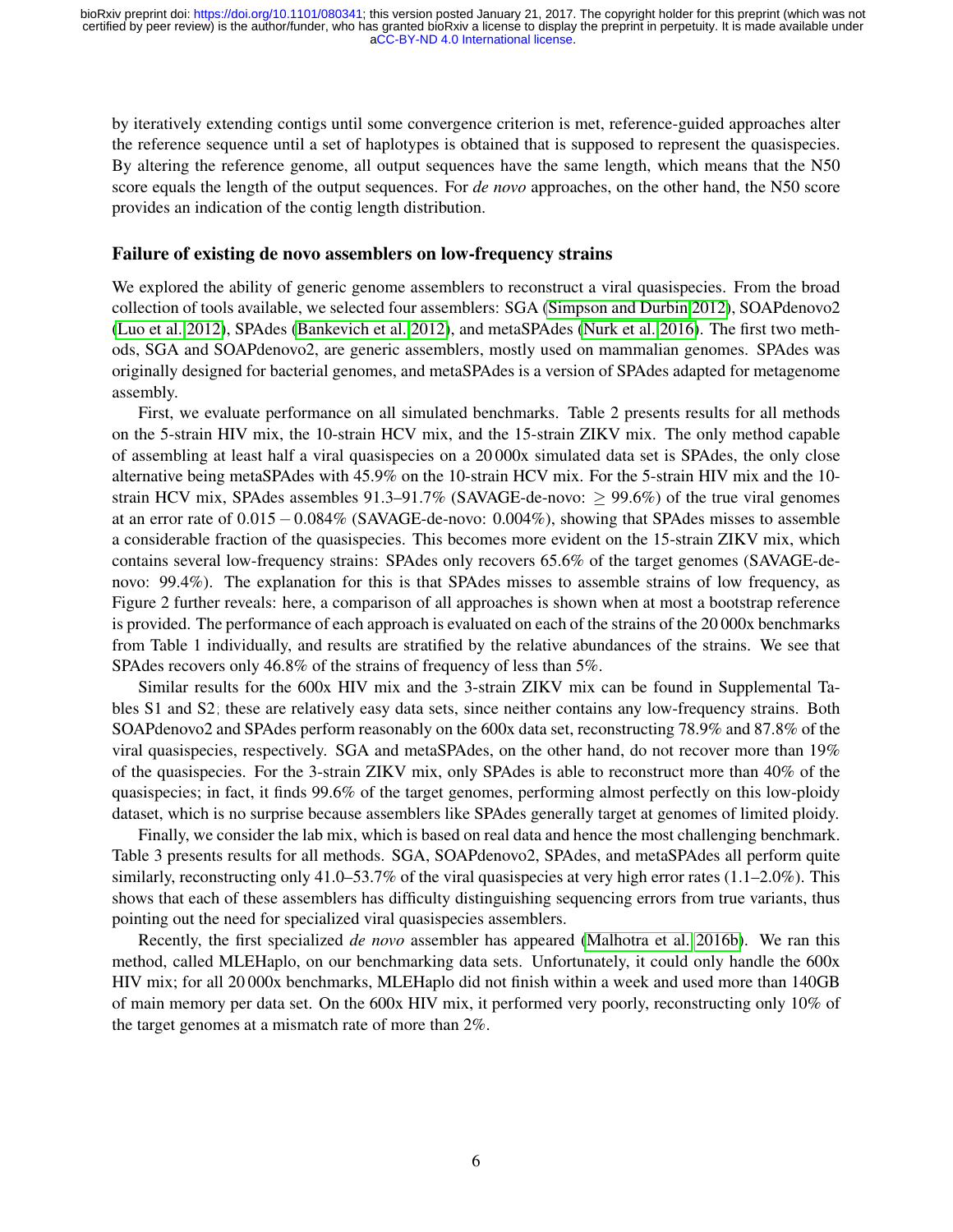### Dependence of reference based approaches on reference genome quality

Reference based quasispecies assembly tools proved to perform adequately when a high quality reference genome is available [\(Zagordi et al. 2011;](#page-22-0) [Prabhakaran et al. 2014\)](#page-21-4). We question whether reference based approaches could yield appropriate quasispecies assemblies if provided with a *de novo* assembled genome sequence obtained from the sample reads, rather than a high quality reference genome. To address this point, we compared state-of-the-art methods PredictHaplo [\(Prabhakaran et al. 2014\)](#page-21-4) and ShoRAH [\(Zagordi et al.](#page-22-0) [2011\)](#page-22-0) on our benchmarks (Table [1\)](#page-5-0) in two settings: either with a high quality reference genome, or with a genome sequence obtained by running the VICUNA assembler [\(Yang et al. 2012\)](#page-22-3) on the sample reads. We refer to the former as a **high quality reference genome**, denoted *h-ref*, and the latter as a **bootstrap** reference genome, denoted *b-ref*. The quality of the output assemblies, as evaluated with MetaQUAST, is described in Tables [2](#page-8-0) and [3,](#page-9-1) as well as Supplemental Tables [S1](#page-0-0) and [S2.](#page-0-0)

For PredictHaplo and ShoRAH, the number of output sequences provides an estimate of the total number of strains in the quasispecies, since each output sequence represents a putative strain in the quasispecies. In Table [2,](#page-8-0) we see that on all benchmarks except the 15-strain ZIKV mix, the number of output sequences for PredictHaplo is very close to the true number of strains. For the 3-strain ZIKV mix, both the high quality reference genome and the bootstrap reference genome lead to a perfect assembly of 3 sequences without any mismatches and less than 0.042% indels (Supplemental Table [S2\)](#page-0-0). But considering the remaining (more challenging) data sets, we see that using a bootstrap reference genome causes a serious loss in the fraction of target genomes recovered by PredictHaplo (compared to using a high quality reference). On the 600x HIV mix and the lab mix, using the bootstrap reference even results in 100% of the sequences being misassembled (Supplemental Table [S1\)](#page-0-0). Only for the 15-strain ZIKV mix the difference between the h-ref and b-ref approaches is small: both recover only 53% of the target genomes (8 out of 15 strains – see Table [2\)](#page-8-0).

For ShoRAH, we observe that for all data sets the number of output sequences is one or two orders of magnitude larger than the true number of strains. In addition, the mismatch rate is high compared to other methods, varying between 2.4% and 4.4% on the simulated 20 000x benchmarks. Unfortunately, we can only compare the bootstrap reference and high quality reference approaches on the HIV data, because ShoRAHh-ref crashed repeatedly on the HCV and ZIKV benchmarks. Remarkably, the bootstrap reference approach increases target genome coverage from 39.4% to 93.8% on the 5-strain HIV mix (Table [2\)](#page-8-0). However, in both the 20 000x HIV mix and the 600x HIV mix we see that the bootstrap reference also results in a small fraction of the total sequence length being misassembled (7.0% and 1.6%, respectively). This effect becomes much more apparent on the lab mix, with 89.3% of the total sequence length being misassembled. This shows that, similar to PredictHaplo, the quality of the ShoRAH assembly is highly dependent on that of the reference genome sequence.

Both tools, especially PredictHaplo, seem valuable when the reference genome is closely related to sample strains, but inadequate to handle cases where a good reference genome is unavailable. Moreover, Figure [2](#page-9-0) shows that both PredictHaplo and ShoRAH have trouble reconstructing low-frequency strains, recovering less than 17% of the low-frequency  $\langle 5\% \rangle$  target strains. These results emphasize the need for new assembly approaches that are independent of a reference genome.

#### SAVAGE evaluation

For the sake of comparison, we ran SAVAGE on the same benchmarks as above (Table [1\)](#page-5-0) in both *de novo* mode and reference mode, both with default parameters. The 20 000x coverage data sets were split into patches of 750x each, on which we applied SAVAGE *Stage a*. Subsequently, all *Stage a* contigs were put together into one big collection of contigs and used as input for *Stage b* (Supplemental Figure [S1\)](#page-0-0).

Table [2](#page-8-0) presents the evaluation results on simulated benchmarks of the *Stage b* maximally extended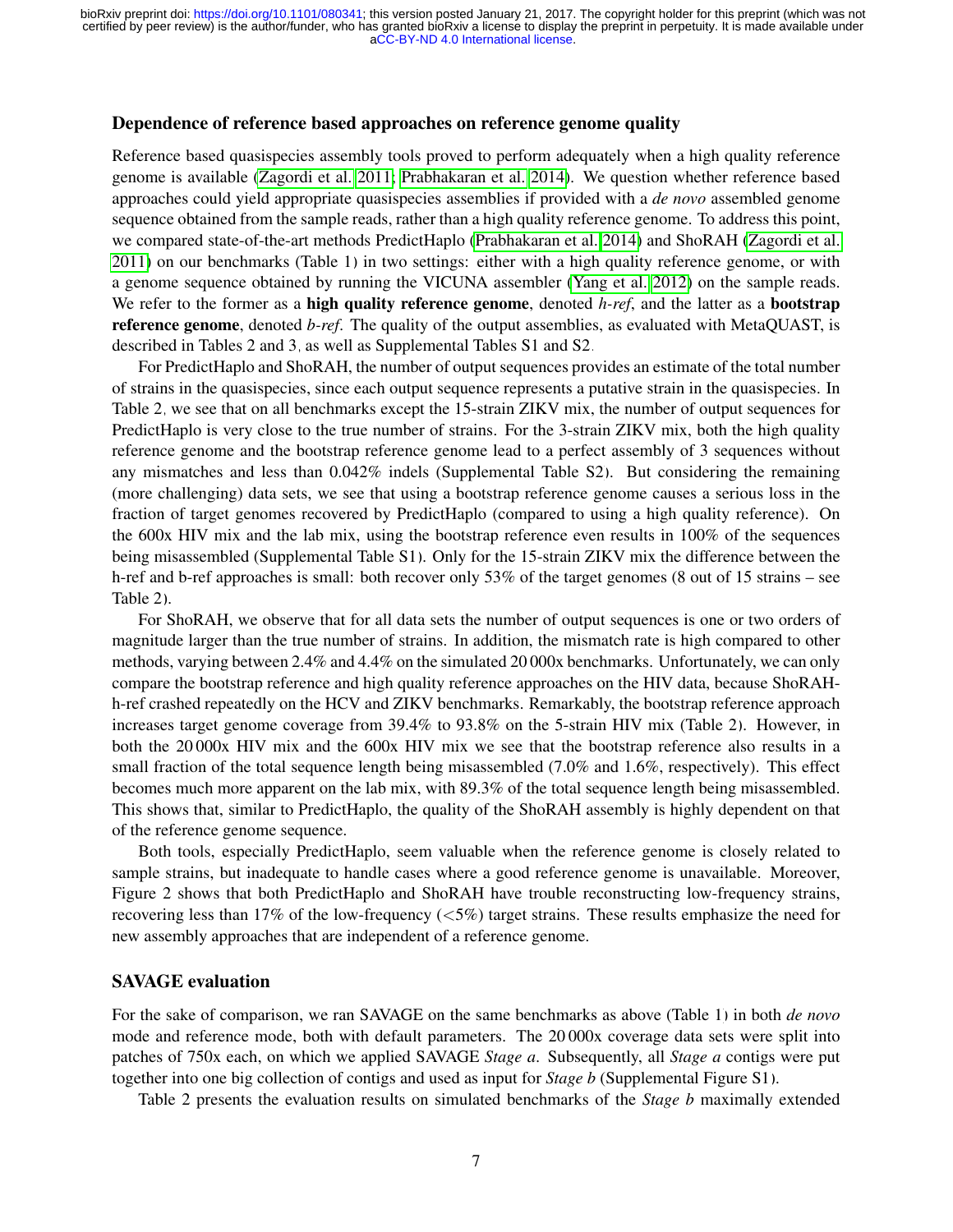<span id="page-8-0"></span>

|                    |                           |                          |                | <b>MAC</b>       | target                   |                  |                      |                  |
|--------------------|---------------------------|--------------------------|----------------|------------------|--------------------------|------------------|----------------------|------------------|
|                    | # contigs<br>$\geq 500bp$ | largest<br>contig        | N50            | length<br>$(\%)$ | genomes<br>$(\%)$        | N-rate<br>$(\%)$ | mismatches<br>$(\%)$ | indels<br>$(\%)$ |
| 5-strain HIV mix   |                           |                          |                |                  |                          |                  |                      |                  |
| PredictHaplo-h-ref | 5                         | 9720                     | 9720           | $\mathbf{0}$     | 99.6                     | 0.603            | 0.085                | 0.102            |
| PredictHaplo-b-ref | 5                         | 9578                     | 9578           | $\overline{0}$   | 93.8                     | 0.284            | 0.110                | 0.104            |
| ShoRAH-h-ref       | 289                       | 9514                     | 9514           | $\overline{0}$   | 39.4                     | 0.268            | 2.403                | 0.016            |
| ShoRAH-b-ref       | 242                       | 9501                     | 9501           | 7.0              | 93.8                     | 0.127            | 3.197                | 0.124            |
| SAVAGE-de-novo     | 36                        | 9413                     | 4913           | $\boldsymbol{0}$ | 99.8                     | $\boldsymbol{0}$ | 0.004                | $\boldsymbol{0}$ |
| SAVAGE-h-ref       | 28                        | 9634                     | 5027           | $\boldsymbol{0}$ | 99.6                     | $\overline{0}$   | 0.004                | $\overline{0}$   |
| SAVAGE-b-ref       | 59                        | 9463                     | 2424           | $\boldsymbol{0}$ | 99.5                     | 0.002            | 0.071                | 0.002            |
| <b>SGA</b>         | 36                        | 1034                     | 650            | $\overline{0}$   | 32.4                     | $\mathbf{0}$     | 1.294                | 0.026            |
| SOAPdenovo2        | 36                        | 844                      | 516            | $\boldsymbol{0}$ | 35.7                     | $\boldsymbol{0}$ | 0.633                | $\theta$         |
| <b>SPAdes</b>      | 14                        | 9789                     | 5873           | $\boldsymbol{0}$ | 91.7                     | $\boldsymbol{0}$ | 0.084                | 0.002            |
| metaSPAdes         | 13                        | 7044                     | 5159           | $\boldsymbol{0}$ | 32.7                     | $\boldsymbol{0}$ | 1.681                | 0.013            |
| 10-strain HCV mix  |                           |                          |                |                  |                          |                  |                      |                  |
| PredictHaplo-h-ref | 9                         | 9313                     | 9313           | $\overline{0}$   | 90.0                     | 0.004            | 0.402                | 0.010            |
| PredictHaplo-b-ref | 9                         | 7636                     | 7636           | $\boldsymbol{0}$ | 73.8                     | 0.006            | 0.053                | $\overline{0}$   |
| ShoRAH-h-ref       |                           |                          | $\overline{a}$ |                  | $\overline{\phantom{0}}$ |                  |                      |                  |
| ShoRAH-b-ref       | 639                       | 7570                     | 7570           | $\boldsymbol{0}$ | 56.9                     | $\boldsymbol{0}$ | 4.381                | 0.011            |
| SAVAGE-de-novo     | 46                        | 9297                     | 8248           | $\boldsymbol{0}$ | 99.6                     | 0.002            | 0.004                | $\overline{0}$   |
| SAVAGE-h-ref       | 85                        | 9247                     | 3716           | $\boldsymbol{0}$ | 99.6                     | $\mathbf{0}$     | 0.004                | $\overline{0}$   |
| SAVAGE-b-ref       | 84                        | 7802                     | 2943           | $\boldsymbol{0}$ | 86.0                     | $\boldsymbol{0}$ | 0.001                | $\boldsymbol{0}$ |
| <b>SGA</b>         | 33                        | 832                      | 638            | $\overline{0}$   | 18.1                     | $\boldsymbol{0}$ | 1.439                | $\overline{0}$   |
| SOAPdenovo2        | 41                        | 926                      | 531            | $\boldsymbol{0}$ | 22.0                     | $\boldsymbol{0}$ | 0.551                | $\overline{0}$   |
| <b>SPAdes</b>      | 13                        | 9311                     | 8582           | $\boldsymbol{0}$ | 91.3                     | $\boldsymbol{0}$ | 0.015                | $\boldsymbol{0}$ |
| metaSPAdes         | 81                        | 3041                     | 1549           | $\boldsymbol{0}$ | 45.9                     | $\boldsymbol{0}$ | 2.133                | $\boldsymbol{0}$ |
| 15-strain ZIKV mix |                           |                          |                |                  |                          |                  |                      |                  |
| PredictHaplo-h-ref | 8                         | 10258                    | 10258          | $\mathbf{0}$     | 53.3                     | 0.032            | 0.147                | 0.046            |
| PredictHaplo-b-ref | 8                         | 10270                    | 10270          | $\boldsymbol{0}$ | 53.3                     | 0.001            | 0.121                | 0.004            |
| ShoRAH-h-ref       | ۰.                        | $\overline{\phantom{a}}$ |                |                  |                          |                  |                      |                  |
| ShoRAH-b-ref       | 493                       | 10117                    | 10117          | $\boldsymbol{0}$ | 26.3                     | 0.053            | 4.403                | 0.017            |
| SAVAGE-de-novo     | 607                       | 9282                     | 2103           | $\boldsymbol{0}$ | 99.4                     | 0.002            | 0.016                | $\boldsymbol{0}$ |
| SAVAGE-h-ref       | 641                       | 10243                    | 1935           | $\boldsymbol{0}$ | 99.4                     | 0.002            | 0.006                | $\boldsymbol{0}$ |
| SAVAGE-b-ref       | 604                       | 9079                     | 2018           | $\boldsymbol{0}$ | 99.5                     | 0.002            | 0.011                | $\boldsymbol{0}$ |
| <b>SGA</b>         | $\overline{0}$            | $\blacksquare$           | $\blacksquare$ |                  | $\boldsymbol{0}$         |                  |                      |                  |
| SOAPdenovo2        | 56                        | 1025                     | 562            | $\boldsymbol{0}$ | 21.0                     | $\boldsymbol{0}$ | 0.545                | $\boldsymbol{0}$ |
| <b>SPAdes</b>      | 60                        | 10269                    | 2577           | $\boldsymbol{0}$ | 65.6                     | $\boldsymbol{0}$ | 0.131                | $\boldsymbol{0}$ |
| metaSPAdes         | 37                        | 6495                     | 3926           | $\boldsymbol{0}$ | 17.5                     | $\boldsymbol{0}$ | 1.200                | $\boldsymbol{0}$ |

Table 2: Assembly results per method on simulated HIV, HCV, and ZIKV benchmarks (20 000x coverage). For reference guided methods we present results using an established, high quality reference genome (h-ref) as well as an ad-hoc, bootstrap reference genome (b-ref). All assemblies were evaluated on the following criteria: number of contigs  $> 500$  bp, length of the largest contig, N50 statistic, MissAssembled Contigs (MAC) length relative to total contig length, percentage of the target genomes recovered, percentage of undetermined bases (N), and percentage of mismatches and indels compared to the ground truth. 8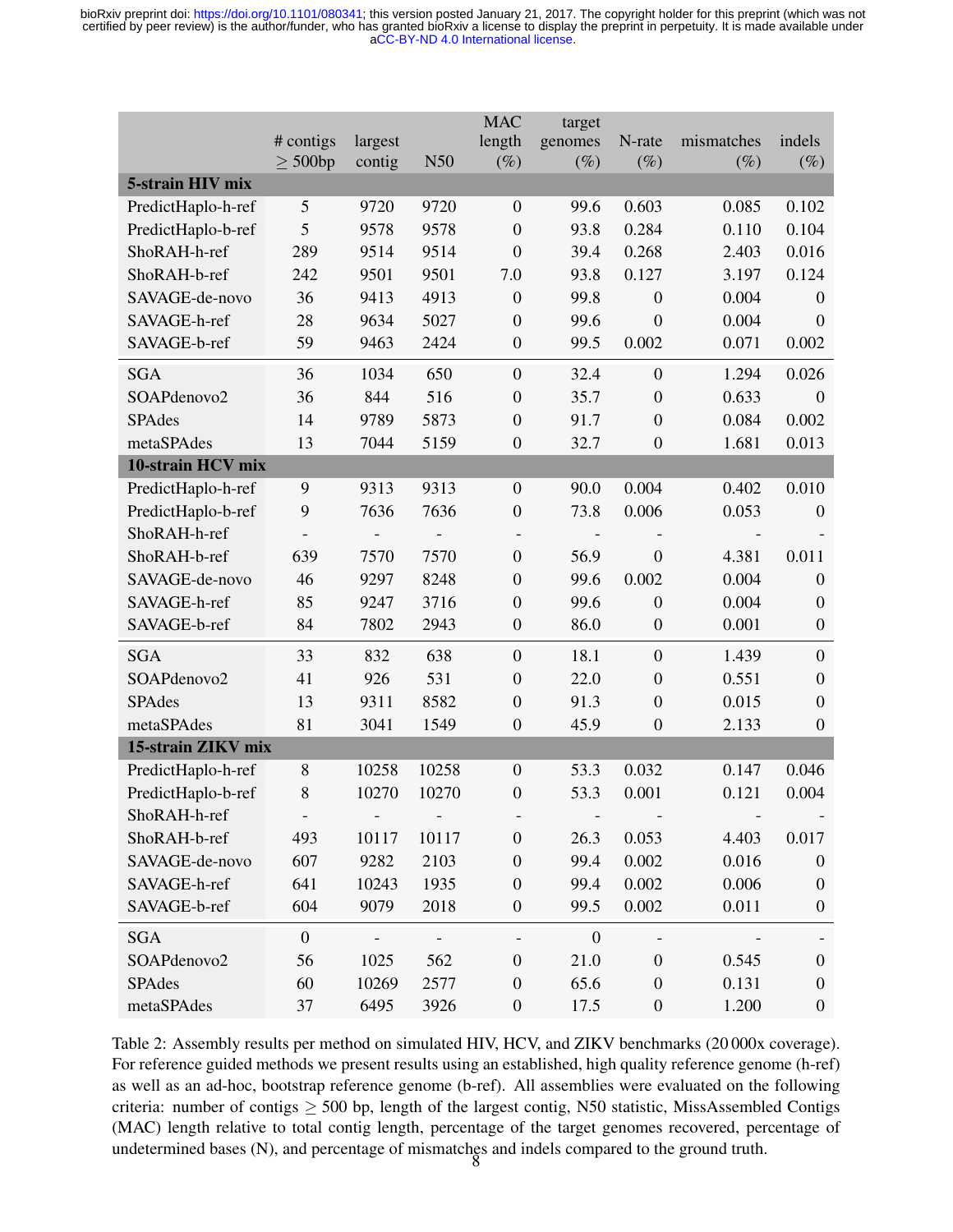<span id="page-9-1"></span>

|                    | # contigs<br>$>$ 500bp | largest<br>contig | N <sub>50</sub> | <b>MAC</b><br>length<br>$(\%)$ | target<br>genomes<br>$(\%)$ | N-rate<br>$(\%)$ | mismatches<br>$(\%)$ | indels<br>$(\%)$ |
|--------------------|------------------------|-------------------|-----------------|--------------------------------|-----------------------------|------------------|----------------------|------------------|
| PredictHaplo-h-ref | 5                      | 9642              | 9642            | $\theta$                       | 99.2                        | 0.259            | 0.615                | 0.104            |
| PredictHaplo-b-ref | 5                      | 11000             | 11000           | 100                            | 94.5                        | 0.425            | 0.011                | 0.136            |
| ShoRAH-h-ref       | 160                    | 9581              | 9581            | $\overline{0}$                 | 98.9                        | 0.378            | 3.203                | 0.113            |
| $ShoRAH-b-ref$     | 169                    | 10854             | 10854           | 89.3                           | 99.0                        | 0.770            | 0.911                | 0.165            |
| SAVAGE-de-novo     | 846                    | 1221              | 588             | 0.1                            | 92.6                        | 0.183            | 0.161                | 0.040            |
| SAVAGE-h-ref       | 848                    | 1167              | 588             | 0.3                            | 91.5                        | 0.220            | 0.251                | 0.036            |
| SAVAGE-b-ref       | 828                    | 1226              | 595             | 0.1                            | 92.2                        | 0.162            | 0.101                | 0.040            |
| <b>SGA</b>         | 60                     | 1117              | 635             | 1.5                            | 41.0                        | $\theta$         | 1.811                | 0.046            |
| SOAPdenovo2        | 56                     | 984               | 591             | 1.5                            | 41.9                        | $\theta$         | 1.655                | 0.114            |
| <b>SPAdes</b>      | 60                     | 2952              | 591             | 1.2                            | 42.6                        | $\theta$         | 1.154                | 0.097            |
| metaSPAdes         | 27                     | 4543              | 3266            | $\Omega$                       | 53.7                        | $\theta$         | 2.045                | 0.100            |

Table 3: Assembly results per method on the HIV lab mix, a gold standard benchmark containing real sequencing data (20 000x coverage). For reference guided methods we present results using an established, high quality reference genome (h-ref) as well as an ad-hoc, bootstrap reference genome (b-ref). All assemblies were evaluated on the following criteria: number of contigs  $\geq$  500 bp, length of the largest contig, N50 statistic, MissAssembled Contigs (MAC) length relative to total contig length, percentage of the target genomes recovered, percentage of undetermined bases (N), and percentage of mismatches and indels compared to the ground truth.

<span id="page-9-0"></span>

Figure 2: Target genome fraction recovered per strain for all 20 000x benchmarks, stratified by strain frequency.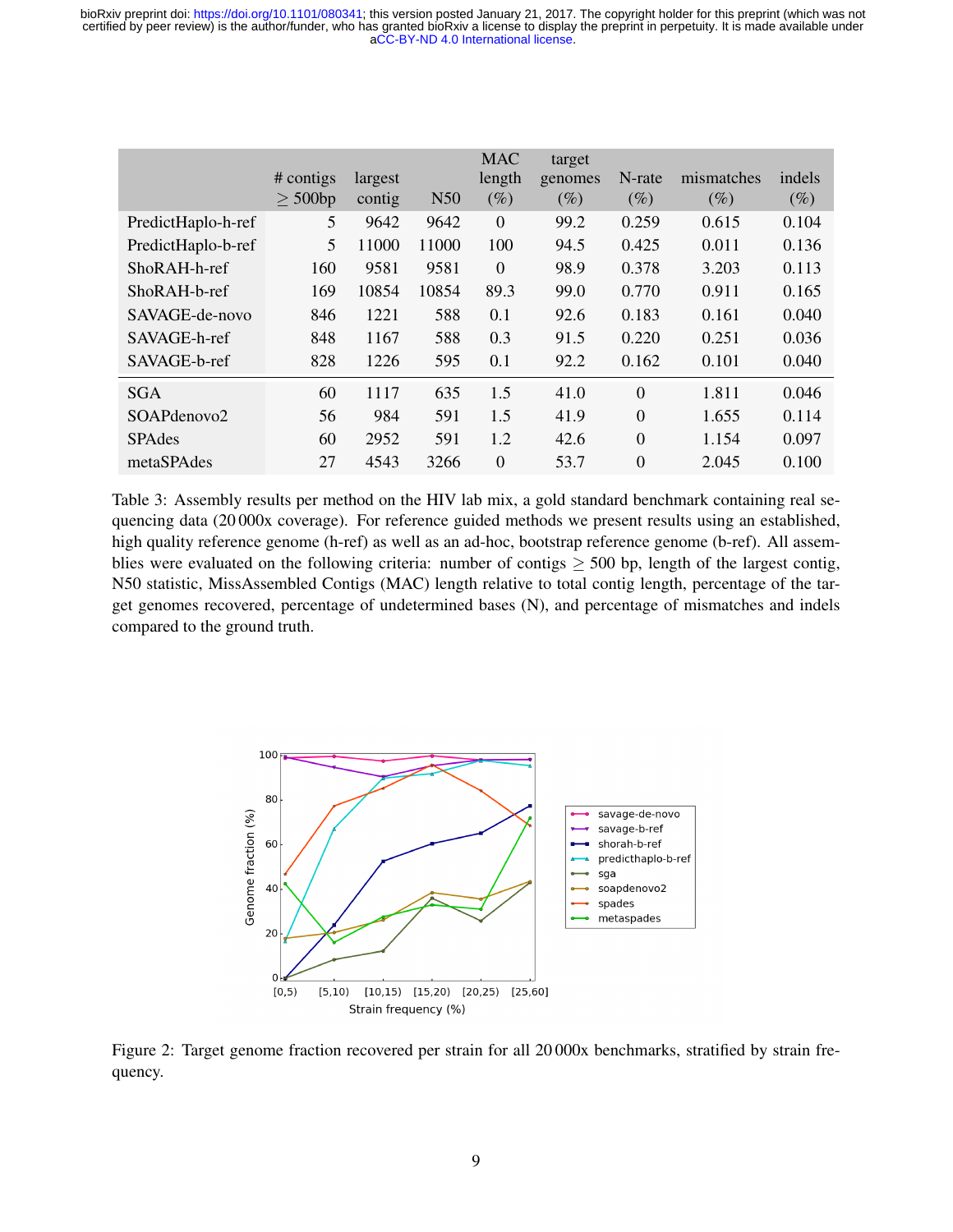contigs for each of the three modes: SAVAGE-h-ref with a high quality reference genome, SAVAGE-bref with the genome assembled by VICUNA, and SAVAGE-de-novo (without reference). Remember that all *de novo* assemblers, including SAVAGE, proceed by progressively assembling longer and longer contigs starting from the raw reads, until finally, each output contig may (partially) cover the target genomes. Hence, unlike for PredictHaplo and ShoRAH, the number of contigs cannot be interpreted directly as a number of strains.

With a reference, the results of SAVAGE-h-ref and SAVAGE-b-ref are very similar: the contigs cover more than 99% of the target genomes, with the largest contig length close to the genome size of the virus in question. The mismatch, indel, and N rates are globally better than those offered by PredictHaplo and ShoRAH: the indel and N rates are respectively one or two orders of magnitude lower. Above all, the contigs are free of misassemblies (MAC length is 0%). Strikingly, providing a high quality reference genome or a bootstrap genome makes little difference, and on some datasets SAVAGE with a bootstrap genome achieves better results for certain statistics (higher N50, larger target genome fraction, lower mismatch rate for the 15-strain ZIKV mix in Table [2\)](#page-8-0). These observations also hold on the lab mix (Table [3\)](#page-9-1), where SAVAGE-ref recovers 91.5–92.2% of the target genomes at a mismatch rate of 0.101–0.251% and very low indel rates.

On all benchmarks, SAVAGE-de-novo delivers an assembly that is qualitatively at least as good as the SAVAGE-h-ref and -b-ref assemblies. Figure [2](#page-9-0) shows that, in terms of target genome recovered, SAVAGEde-novo slightly but consistently outperforms SAVAGE-ref. More importantly, this figure shows that both SAVAGE-de-novo and SAVAGE-b-ref greatly outperform *all* other methods, especially on low-frequency strains (i.e., frequency  $< 10\%$ ).

To analyze the effect of read length on SAVAGE assembly performance, we also built a 5-strain HIV mix with the exact same properties as given in Table [1,](#page-5-0) but with shorter reads  $(2x150$  bp). We evaluated the resulting maximally extended contigs for SAVAGE-de-novo, SAVAGE-h-ref, and SAVAGE-b-ref (Supplemental Table [S3\)](#page-0-0). Compared to the original 5-strain HIV mix, which has 2x250bp reads, SAVAGE produces a more fragmented assembly but still covers 90.6–98.4% of the target genomes with mismatch rates between 0 and 0.006%.

Overall, SAVAGE can process samples containing a mixture of multiple strains and recover most of the target genomes with a high level of sequence quality. It performs slightly better in *de novo* mode than with a reference sequence and also performs well on shorter sequencing reads. Moreover, compared to existing methods, our approach does not suffer from misassemblies. For SAVAGE-de-novo, the misassembled contig (MAC) length is 0% on all simulated datasets and 0.1% on the lab mix, which drastically outperforms all approaches that reach ≥ 90% genome coverage and operate *without a high quality reference*. Moreover, SAVAGE can take advantage of a bootstrap reference sequence built by a single genome assembler. Finally, SAVAGE offers contigs with improved mismatch and indel rates, especially on low-frequency strains.

### Runtime and memory usage

We evaluate algorithm efficiency on both the 600x and the 20 000x simulated HIV mix, as well as the lab mix. We report CPU time and maximum memory usage for all methods evaluated previously on each of these HIV data sets in Supplemental Table [S4.](#page-0-0) In terms of CPU time, SAVAGE-b-ref was considerably faster than SAVAGE-de-novo, with 6.4 versus 19 minutes on the 600x HIV mix, 449 versus 5296 minutes on the 20 000x HIV mix, and 850 versus 7495 minutes on the *lab mix*. This was to be expected, since *de novo* overlap graph construction requires enumeration of all approximate suffix-prefix overlaps among the reads. In comparison, PredictHaplo was faster but of the same order of magnitude as SAVAGE-b-ref with 7, 223, and 158 minutes, respectively. ShoRAH was comparable to SAVAGE and PredictHaplo on the 600x HIV mix (12 min) but very slow on the 20 000x data (22256–32375 min). The de Bruijn graph-based assemblers (SOAPdenovo2, SPAdes, and metaSPAdes) were very fast on all data sets, with a CPU time of 0.15–2 minutes on the 600x HIV mix, 5–46 minutes on the 20 000x HIV mix, and 6–166 minutes on the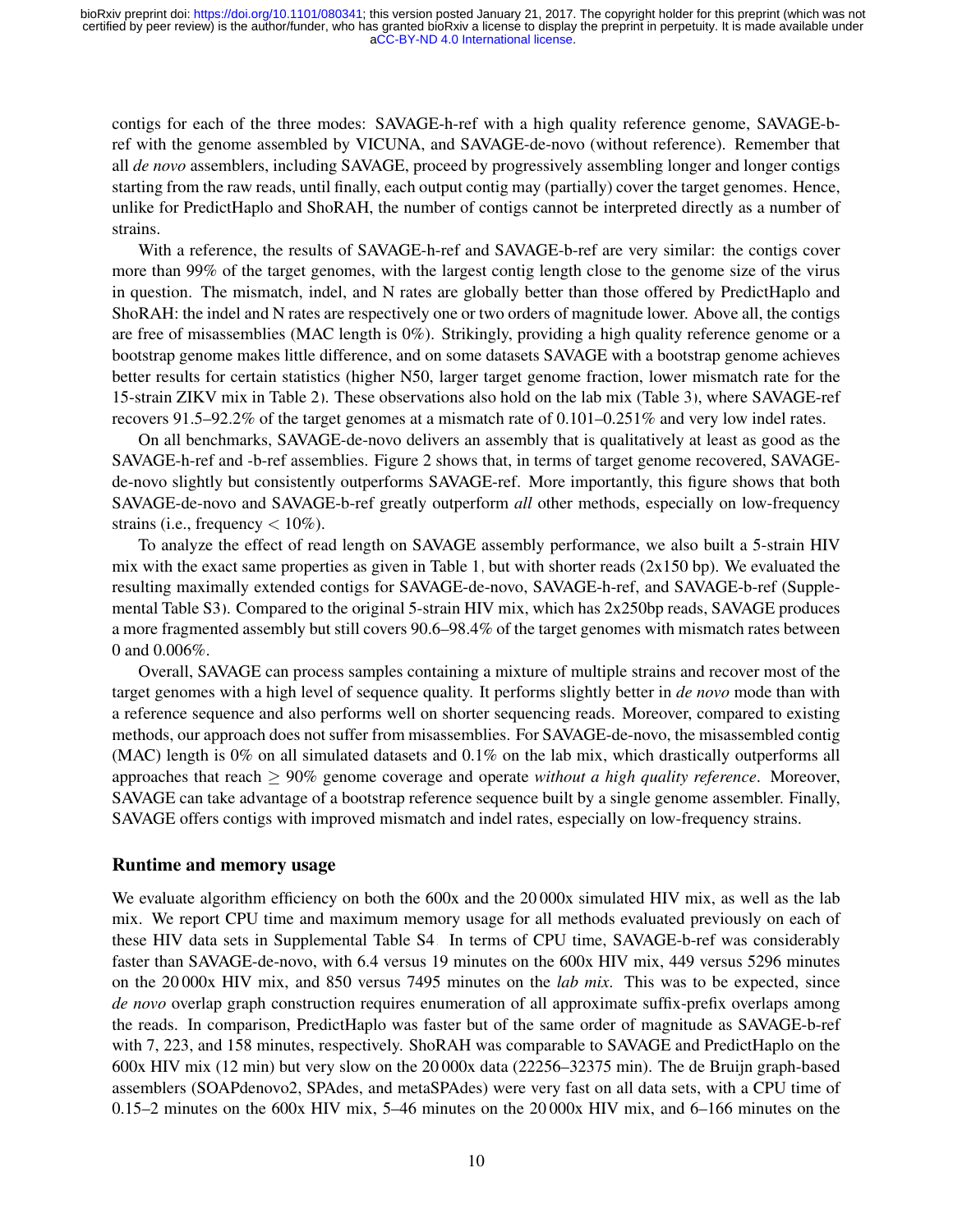lab mix. The generic assembler SGA was considerably slower, with 24, 164, and 300 minutes, respectively. Finally, with 54 minutes on the 600x data MLEHaplo was the slowest, which also points out why it could not finish the 20 000x benchmarks.

Peak memory usage varied between 0.04 GB (PredictHaplo) and 8.4 GB (SPAdes/metaSPAdes) for the 600x HIV mix, between 0.5 GB (SGA) and 10 GB (ShoRAH) for the 20 000x HIV mix, and between 0.7 GB (SGA) and 12 GB (ShoRAH) for the lab mix. Both SAVAGE-de-novo and SAVAGE-b-ref are on the lower end of this scale, with 0.6/1.3 GB for the 600x HIV mix, 0.9/1.7 GB for the 20 000x HIV mix, and 1.1/3.0 GB for the lab mix, respectively. A complete comparison of runtime and memory usage for all methods is presented in Supplemental Table [S4.](#page-0-0)

#### Effect of strain divergence and relative abundance

Assembling the sequences of several strains from a viral sample may turn out more difficult depending on both the level of strain divergence and on their relative abundance. After comparing SAVAGE to state-ofthe-art methods, we investigated the ranges of divergence levels and of relative abundances that SAVAGE can properly handle, and examined the combined effect of these two parameters on the assembly quality. We used a series of 36 benchmark datasets simulated from two HIV-1 strains: a combination of six divergence levels (from .5 % until 10% of nucleotidic divergence) with six ratios of abundance (from 1:1 until 1:100). We ran SAVAGE-de-novo and SAVAGE-b-ref (i.e., with VICUNA assembled genome). All assemblies were evaluated with MetaQUAST, and Figure [3](#page-12-0) reports the heatmaps of (A) the coverage fraction of the two genomes, (B) the mismatch rate, and (C) the relative error on the frequency estimates of each strain.

Comparing the two modes of SAVAGE, *de novo* or with a bootstrap reference, we observe similar results and a slight advantage to SAVAGE-de-novo in terms of genomes coverage. Altogether, SAVAGE obtains quasispecies assemblies of very low mismatch rates for all divergence levels and all relative abundance ratios, proving its ability to distinguish sequencing errors from true mutations. In general, the target genome coverage is very high for relative abundance ratios starting from 1:1 until 1:10, at all divergence levels. As the relative abundance of the minor strain decreases, it becomes more difficult to reconstruct the corresponding sequence. An extreme relative abundance of 1:100 hinders SAVAGE to reconstruct both strains: genome coverage values around 50% indicate that only one of the two strains has been assembled. We conclude that SAVAGE performs well in both modes (*de novo* and reference-guided) for relative abundances above 1:50 and a wide range of divergence levels.

Capacity to estimate the frequency of each strain The problem of estimating relative frequencies of the contigs assembled for a viral quasispecies is very similar to quantifying the abundances of bacterial genomes from HTS data. Previous work [\(Bray et al. 2016\)](#page-21-22) has shown that Kallisto can accurately tackle the latter problem, so we applied this method to our virus contigs as well (see Methods). For the 36 synthetic 'divergence-vs-ratio' benchmarks, we compared the estimated frequency of the minor strain in the sample with the real frequencies. The rightmost panel of Figure [3](#page-12-0) shows the relative difference between the estimated frequency and the true frequency of the minor strain. This comparison was performed only when the strains were almost fully assembled (exactly two strains of length  $>$  4000 bp), hence abundance ratios of 1:50 and 1:100 were excluded. Of the remaining 24 datasets, 9–10 samples did not satisfy these criteria; the corresponding entries are marked '-' in the heatmaps. Since there are only two strains in the sample, the absolute error is identical for both strains; however, the relative error will be much larger on the low-frequency strain. Hence, we evaluate performance on the most difficult task, namely estimating the frequency of the minor strain. In general, the relative estimation errors are very low: on average 1.65% for the SAVAGE-de-novo contigs and 1.39% for the SAVAGE-b-ref contigs, with an overall minimum of 0% (a perfect estimate) and a maximum of 5.34%.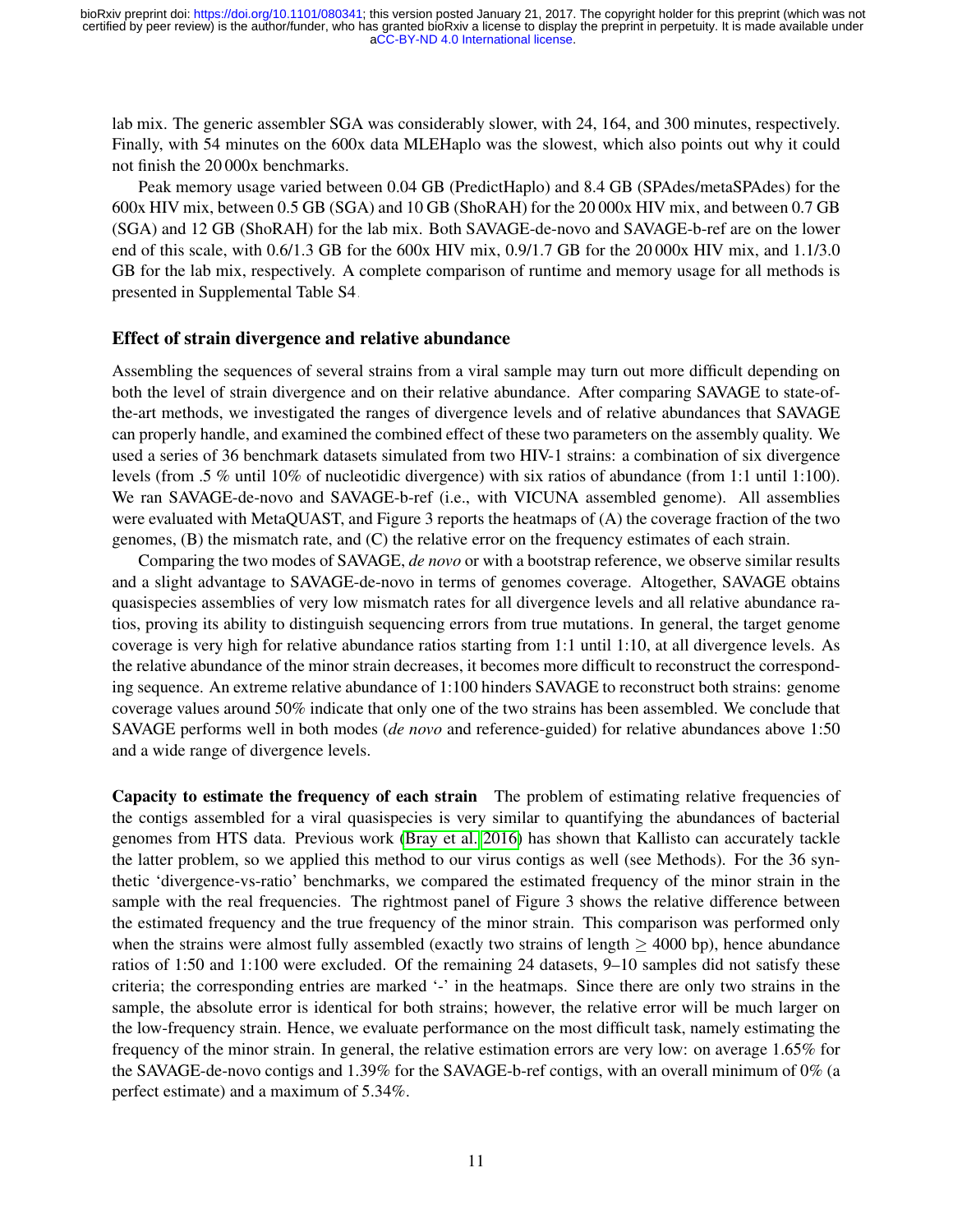<span id="page-12-0"></span>

| <b>SAVAGE-de-novo</b><br>Two-strain mixture ratio |                     |      |                        |      |      | Two-strain mixture ratio |       |  |                             |                |                |                |                | Two-strain mixture ratio |  |                        |      |      |      |
|---------------------------------------------------|---------------------|------|------------------------|------|------|--------------------------|-------|--|-----------------------------|----------------|----------------|----------------|----------------|--------------------------|--|------------------------|------|------|------|
|                                                   |                     | 1:1  | 1:2                    | 1:5  | 1:10 | 1:50                     | 1:100 |  | 1:1                         | 1:2            | 1:5            | 1:10           | 1:50           | 1:100                    |  | 1:1                    | 1:2  | 1:5  | 1:10 |
|                                                   | 10%                 | 99.7 | 99.6                   | 99.3 | 99.1 | 65.4                     | 49.9  |  | $\mathbf{0}$                | $\mathbf 0$    | $\overline{0}$ | $\overline{0}$ | $\Omega$       | $\Omega$                 |  | 0.14                   | 0.99 | 3.54 | 1.43 |
|                                                   | 5%                  | 99.7 | 99.7                   | 99.3 | 99.2 | 67.7                     | 49.9  |  | $\mathbf{0}$                | $\overline{0}$ | $\overline{0}$ | $\mathbf 0$    | $\mathbf{0}$   | $\overline{0}$           |  | 0.64                   | 0.18 | 0.36 | 0.44 |
|                                                   | 2.5%                | 99.7 | 99.6                   | 99.1 | 99.8 | 69.9                     | 49.9  |  | $\Omega$                    | $\overline{0}$ | $\overline{0}$ | $\mathbf{0}$   | $\mathbf{0}$   | $\overline{0}$           |  | 0.06                   | 1.17 | 5.40 | 0.55 |
| Divergence                                        | 1%                  | 99.4 | 99.2                   | 99.4 | 98.8 | 67.8                     | 49.9  |  | 0.02                        | $\mathbf 0$    | 0.01           | $\mathbf 0$    | $\overline{0}$ | $\pmb{0}$                |  | 3.94                   |      | 2.34 | 3.63 |
|                                                   | 0.75%               | 97.2 | 99.4                   | 99.4 | 99.0 | 59.5                     | 49.9  |  | 0.05                        | 0.01           | $\mathbf{0}$   | 0.02           | $\mathbf{0}$   | $\mathbf 0$              |  |                        |      |      |      |
|                                                   | 0.5%                | 99.7 | 99.6                   | 97.0 | 94.4 | 52.9                     | 49.9  |  | $\mathbf{0}$                | $0.01$ $0.01$  |                | $\mathbf{0}$   | $\mathbf{0}$   | $\overline{0}$           |  |                        |      |      |      |
|                                                   | <b>SAVAGE-b-ref</b> |      |                        |      |      |                          |       |  |                             |                |                |                |                |                          |  |                        |      |      |      |
|                                                   | 10%                 | 80.9 | 99.5                   | 98.9 | 98.9 | 55.6                     | 44.4  |  | $\overline{0}$              | $\mathbf{0}$   | $\pmb{0}$      | $\mathbf{0}$   | $\mathbf{0}$   | $\mathbf{0}$             |  | 2.98                   | 0.00 | 1.62 | 2.86 |
|                                                   | 5%                  | 99.6 | 99.6                   | 99.2 | 99.0 | 63.5                     | 49.9  |  | $\Omega$                    | $\overline{0}$ | $\mathbf 0$    | $\mathbf 0$    | $\mathbf{0}$   | $\overline{0}$           |  | 0.48                   | 0.00 | 0.36 | 2.09 |
| Divergence                                        | 2.5%                | 99.7 | 99.5                   | 99.2 | 99.8 | 67.5                     | 49.9  |  | $\mathbf{0}$                | $\overline{0}$ | $\pmb{0}$      | $\mathbf 0$    | $\overline{0}$ | $\mathbf 0$              |  | 0.02                   | 1.89 | 5.34 | 1.21 |
|                                                   | 1%                  | 99.7 | 99.7                   | 98.9 | 98.8 | 70.5                     | 49.9  |  | $\Omega$                    | $\mathbf{0}$   | $\mathbf 0$    | $\Omega$       | $\overline{0}$ | $\Omega$                 |  | 0.60                   | 0.06 |      |      |
|                                                   | 0.75%               | 99.7 | 99.7                   | 99.4 | 99.0 | 62.5                     | 49.9  |  | 0.01                        | 0.01           | $\mathbf{0}$   | $\mathbf{0}$   | $\overline{0}$ | $\mathbf{0}$             |  |                        |      |      |      |
|                                                   | 0.5%                | 99.7 | 99.8                   | 99.2 | 94.9 | 63.1                     | 50.0  |  | $\mathbf{0}$                | $\mathbf 0$    | $\mathbf 0$    |                | $0.01$ 0.02    | $\mathbf 0$              |  |                        |      |      |      |
|                                                   |                     |      | A. Genomes covered (%) |      |      |                          |       |  | <b>B. Mismatch rate (%)</b> |                |                |                |                |                          |  | C. Frequency error (%) |      |      |      |

Figure 3: Performance of SAVAGE-de-novo and SAVAGE-b-ref, depending on pairwise distance and mixture ratio. A. Target genome fraction recovered (%) considering all maximally extended contigs  $\geq$  500 bp. **B.** Overall mismatch rate (%) considering all maximally extended contigs  $\geq$  500 bp. C. Relative error of estimated frequency for the minor strain (%). Frequency estimates were computed using Kallisto and only assemblies containing exactly two maximally extended contigs longer than 4000 bp were evaluated.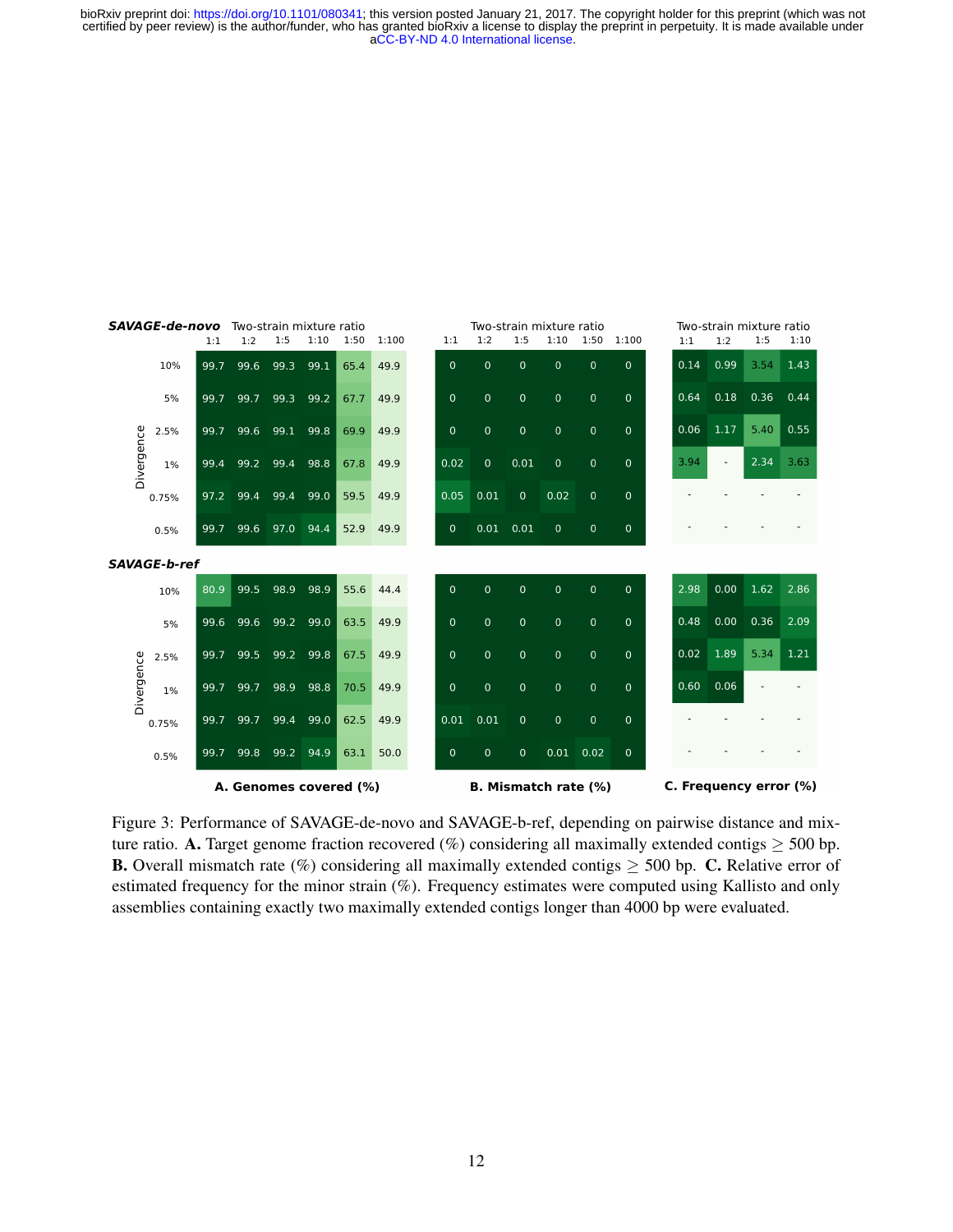### Zika virus sample

To test SAVAGE-de-novo on real conditions, we ran it on a sample taken from a rhesus macaque infected by an Asian lineage Zika virus [\(Dudley et al. 2016\)](#page-21-16). The sequencing reads covered the full ZIKV reference genome used (NCBI sequence KU681081.3) at an average coverage of 30 000x. Using a similar procedure as for the real HIV data (lab mix), we split the reads into patches of approximately 750x each and proceeded with *Stage a* assembly on each patch (Supplemental Figure [S1\)](#page-0-0). Subsequently, we used the whole collection of *Stage a* contigs together as input for *Stage b*, which yielded 148 maximally extended contigs longer than 500 bp. A small fraction (4%) of these contigs could not be aligned to the reference genome, but instead matched four human BAC clones (accession AC117500.13, AC002565.1, AC079754.4, and AC015819.5) and one rhesus macaque BAC clone (accession AC190318.8) at > 90% sequence identity, indicating contamination, so we removed them from further consideration. The remaining 142 contigs contained 13 sequences longer than 1000 bp, the largest contig being 1874 bp long, and the N50 measure was 572 bp. The contigs covered the 10767 bp reference genome between positions 225–10767, the greatest divergence occurring between positions 1700 and 4200.

In *Stage c*, we allowed up to 1% divergence between contigs in the overlap graph, thus assembling representatives for groups of very closely related strains (see Methods). This resulted in 6 contigs of length at least 500 bp, now called master contigs. The largest sequence was 4155 bp long and the N50 measure was equal to 2065. Aligning the contigs to the reference genome reveals that the master contigs together form two master strains: their sequences differed only by a one nucleotide deletion at position 4103 followed by a SNP at position 4106 (see Supplemental Figure [S2\)](#page-0-0). Our frequency estimation procedure predicted the haplotype harboring the deletion to be the minor haplotype with a frequency of 8.6%, compared to 91.4% for the major haplotype. We hope that in the future, novel external data obtained by different means will become available for this sample, allowing an in-depth validation of our two-strain quasispecies assembly.

#### Hepatitis C virus sample

Analogous to the ZIKV analysis above, we applied SAVAGE to a hepatitis C patient sample presented in (Töpfer et al. 2014). This sample covers the NS5B region (positions  $7602-9374$ ), a gene encoding for the RNA-dependent RNA polymerase, which is essential for viral replication. We found 839 contigs in *Stage b*, with an N50 measure of 533 bp and the largest contig 839 bp long. Aligning the contigs to the HCV reference genome (NCBI sequence NC<sub>-004102.1</sub>) reveals that the 9646 bp genome was covered between positions 6128–9304, with a relatively constant amount of variation across the whole region. We observed no contigs resulting from sample contamination (all contigs could be aligned to the reference sequence).

By allowing up to 1% divergence between contigs in the overlap graph in *Stage c*, we continued the assembly. This led to 80 master contigs of length at least 500 bp, of which 5 were longer that 1000 bp. The N50 measure was 535 and the largest sequence counted 1433 bp. Aligning the master contigs to the reference genome shows that one of the master contigs contains a large deletion of 444 bp. This particular sequence could not be aligned across the deletion; instead we found two clipped alignments for the contig, one for the first 781 bases and one for the last 319 bases. Combining these two alignments, the contig covers positions 7723–9267 the reference genome (nearly the entire NS5B gene), apart from a gap of 444 bases starting at position 8504. The largest master contig spans almost the same region (positions 7923–9356), but it does not show any deletions compared to the reference genome. We conclude that there is a 444 bp deletion in the NS5B gene of only a part of the strains in the sample, in agreement with results from an earlier study (Töpfer et al. 2014).

Compared to the previous sample (ZIKV), the current sample shows much more variation in both contigs and master strains. A likely explanation for this is the large difference in numbers of days of infection between the samples: 4 days for ZIKV versus 135 for HCV. To get an estimate on the number of master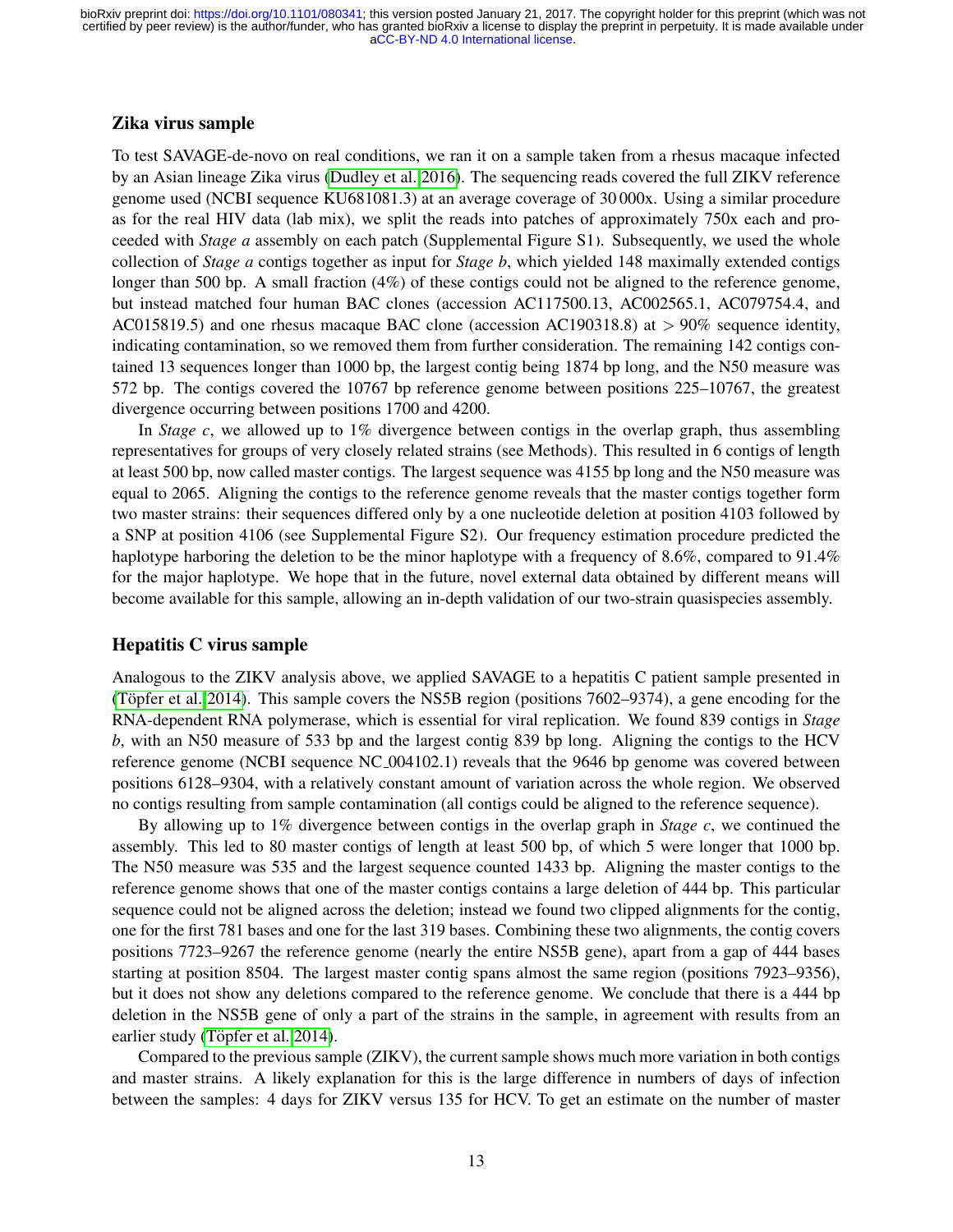strains in the HCV sample, we built a conflict graph based on the alignments of the master contigs to the reference genome. An edge in this graph reflects that two contigs disagree on at least one position of the reference genome, hence any clique corresponds to a set of sequences all belonging to different strains. The largest clique in this graph was of size 16, suggesting the existence of at least 16 different strains in the HCV sample.

## **Discussion**

Recent outbreaks of viral diseases, such as the Ebola or the Zika virus, have pointed out a pressing need for methods to assess the genetic diversity of viral infections in a flexible manner, without strongly depending on the quality of available reference genomes. Here, we have presented SAVAGE, the first method for *de novo assembly of viral quasispecies* based on overlap graphs.

Viral genomes are characterized by high mutation and recombination rates. They are therefore often extreme in terms of both ploidy and the low relative abundance of single haplotypes. In our experiments, existing genome assemblers that do not depend on reference genomes were unable to reconstruct a viral quasispecies completely, where the (often resistance-inducing) low-frequency strains could not be captured sufficiently well. This has pointed out that only more specialized assemblers that can operate without depending on a reference genome have the power to overcome the current limitations.

We have shown that SAVAGE has this power and thus provides answers to such currently pressing issues. SAVAGE has performed very favorable—if not crucially advantageous—in comparison to a large collection of state-of-the-art de novo assemblers and specialized (but reference-dependent) viral quasispecies assemblers. Thereby, it proved particularly beneficial when being compared to reference-free approaches in terms of reconstructing strains of low frequency, which had been one of the essential goals of this study. Comparisons with existing reference-guided approaches pointed out that those yield contigs that are affected by more sequencing errors in general. Moreover, they tend to become confused by reference genomes of suboptimal quality, while SAVAGE behaves in a robust manner and can also make favorable use of such suboptimal bootstrap (ad-hoc) reference genomes. Last but not least, our method significantly outperforms the only available *de novo* viral quasispecies assembler (MLEHaplo) in terms of assembly quality, runtime, and memory usage. In an overall account, SAVAGE has proven to bridge a significant gap in the spectrum of viral quasispecies assembly approaches.

We believe that the central methodical reason for the benefits of our approach is the use of overlap graphs as the underlying assembly paradigm. While assembling genomes of low ploidy usually works favorably based on de Bruijn graphs, we have pointed out that using reads at their full length is key in assembling viral quasispecies, where distinguishing between low-frequency mutations and sequencing errors is imperative. The key insight is that (genetically linked) true mutations co-occur among different reads. Examining the full read span decisively enhances the detection of patterns of co-occurrence. Beyond enabling the detection of low-frequency strains, this also allows correction of sequencing errors in novel ways. We have pointed this out by making integrative use of sound statistical sequence models in combination with an iterative algorithmic scheme, which extends reads into contigs of increasing length and extremely low error content.

Key to reference free construction of overlap graphs has been the use of FM-index based techniques, which has been novel in the context of the analysis of viral data. Moreover, we have demonstrated that overlap graphs also seem to be the approach of choice when aiming to make use of ad-hoc consensus reference genomes, such as provided by specialized tools that construct a single consensus sequence from patient sample read data. Often, the resulting consensus sequence is of worse quality than a well-curated reference sequence. This can substantially disturb approaches that rely on the underlying reference as a sequence template (e.g. PredictHaplo, ShoRAH). Overlap graphs constructed by making use of reference sequence coordinates provide a robust alternative, since they use the reference sequence only as a coordinate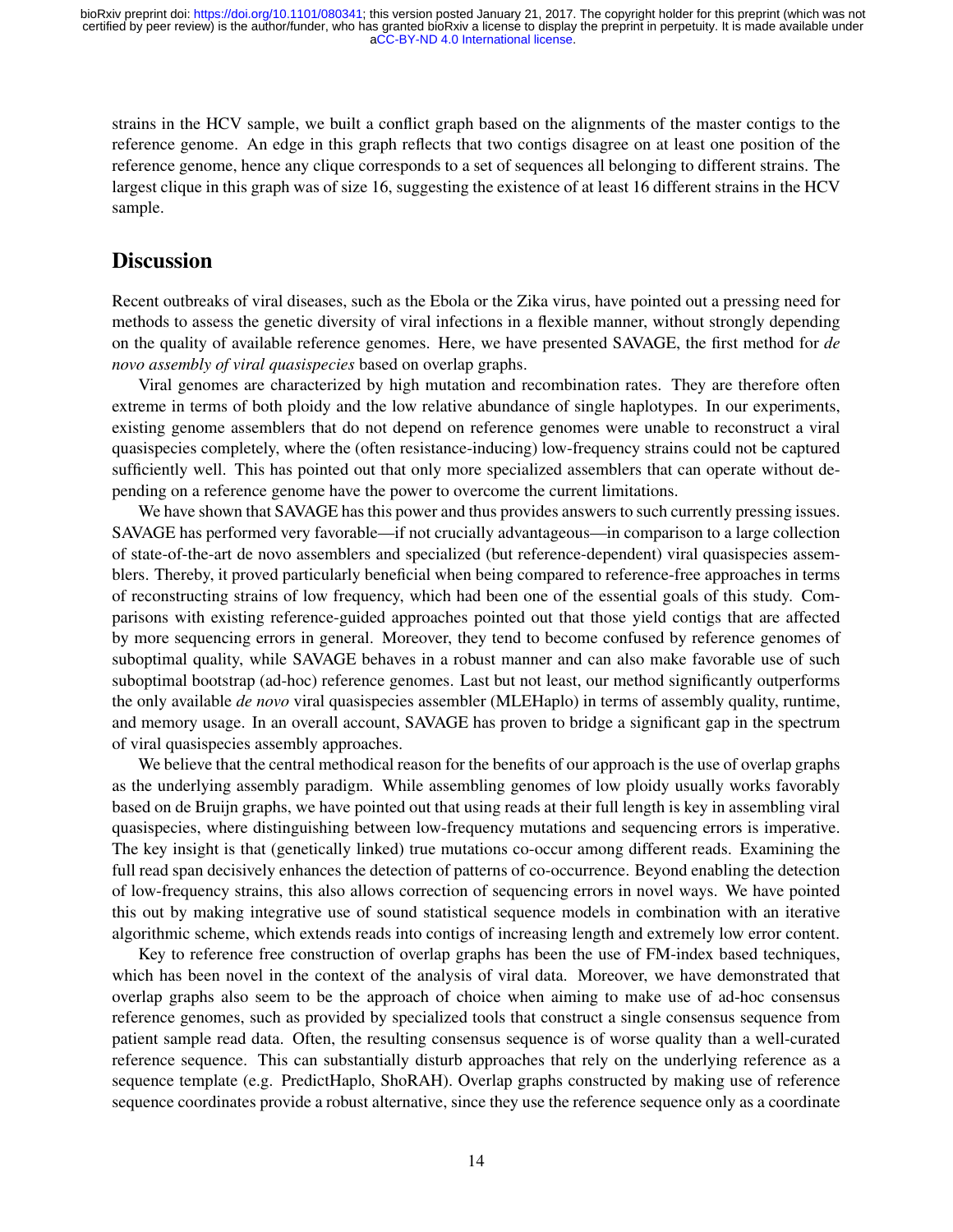system for the determination of overlaps.

A few more things are noteworthy. First, the bootstrap reference approach SAVAGE-b-ref has proven to outperform reference guided approaches in terms of the error rates of the contigs, even when they make use of high-quality reference sequence, which further underlines the general use of overlap graphs. Second, the target genome coverage of our full *de novo* approach SAVAGE-de-novo exceeded that of the highquality reference-guided approaches, which points out its ability to distinguish sequencing errors from true mutations. Finally, SAVAGE-b-ref also depends on the quality of the reference sequence: the target genome coverage is 13.6 points lower compared to SAVAGE-h-ref on the 10-strain HCV mix. This, of course, had to be expected: if reference coordinates are too mistaken, overlaps cannot be detected. This last point underscores that a full de novo approach can come with decisive extra advanatages.

Of course, there is still room for improvements. While substantially faster and more space efficient than previous overlap graph based viral quasispecies assembly algorithms, SAVAGE has been particularly tailored towards dividing deep coverage datasets into chunks of 500 to 1000x, and merging the contigs of the chunks in subsequent steps, because this reflects its statistical calibration. While this works well, it sets certain limits on the frequency of strains it can recover — haplotypes of frequencies below 1% remain difficult to reconstruct. In future work, we will seek to lower these limits further by considering novel strategies for computing cliques in overlap graphs. On the algorithmic side, we will also explore alternative indexing techniques that allow for more relaxed definitions of overlaps and faster computation. Last but not least, incorporating long read data into SAVAGE may help to reconstruct full-length genomes.

### Methods

#### Overlap graph construction

We first provide a brief definition of an overlap graph and then sketch how to construct such graphs from patient sample read data using *indexes* or *reference genomes* as two options.

Overlap graphs. For a collection *R* of sequencing reads (*Stage a*) or contigs (*Stages b,c*), both of which are sequences over the alphabet of nucleotides {*A*,*C*,*G*,*T*,*N*} (which includes *N* as a common placeholder for unknown nucleotides), the *overlap graph*  $G = (V, E)$  is a directed graph, where vertices  $v \in V$  correspond to reads/contigs  $R \in \mathcal{R}$  and directed edges connect reads/contigs  $R_j, R_j \in \mathcal{R}$  whenever a suffix of  $R_i$  of sufficient length matches a prefix of  $R_j$  and  $QS(R_i, R_j) \ge \delta$  where  $QS: V \times V \to \mathbb{R}$  is a quality score that has to exceed a certain threshold  $\delta$ . For *Stages a, b* we make use of the statistical model presented in (Töpfer [et al. 2014\)](#page-21-7), where  $QS(R_i, R_j) \geq \delta$  reflects that the overlapping parts of reads  $R_i$  and  $R_j$  present a locally identical haplotypic sequence. Note that the statistical model includes a refined analysis of the (Phredscaled) error profiles that underlie  $R_i$  and  $R_j$  so as to reflect that sequencing is an erroneous process and hence to assess the identity of their overlapping parts on a sound statistical basis.

In *Stage c*,  $QS(R_i, R_j)$  reflects the fact that the two contigs share only a limited amount of mismatches in their overlaps, meaning that they did likely emerge from identical master strain sequences.

Paired-end reads. SAVAGE was designed for short reads (typically Illumina reads); after merging selfoverlapping pairs, the input in *Stage a* may contain paired-end reads and/or single-end reads. To make use of the pairing information, we add another edge restriction by allowing only the overlap cases shown in Figure [4.](#page-16-0) For overlaps involving a paired-end read, we require both read ends to have a sufficiently long overlap (at least half of the minimum overlap length for single-end reads) as well as a sufficiently high quality score.

**Construction.** Construction of overlap graphs always proceeds in two steps. First, pairs of reads  $(R_i, R_j)$ are determined that have a sufficiently long and well-matching overlap. Subsequently, QS is evaluated on all pairs  $(R_i, R_j)$ . For *Stages b and c*, where the input is sufficiently small, the first step is implemented by pairwise comparison of all contigs using BLAST [\(Altschul et al. 1990\)](#page-21-23). The only difficulty is the first step in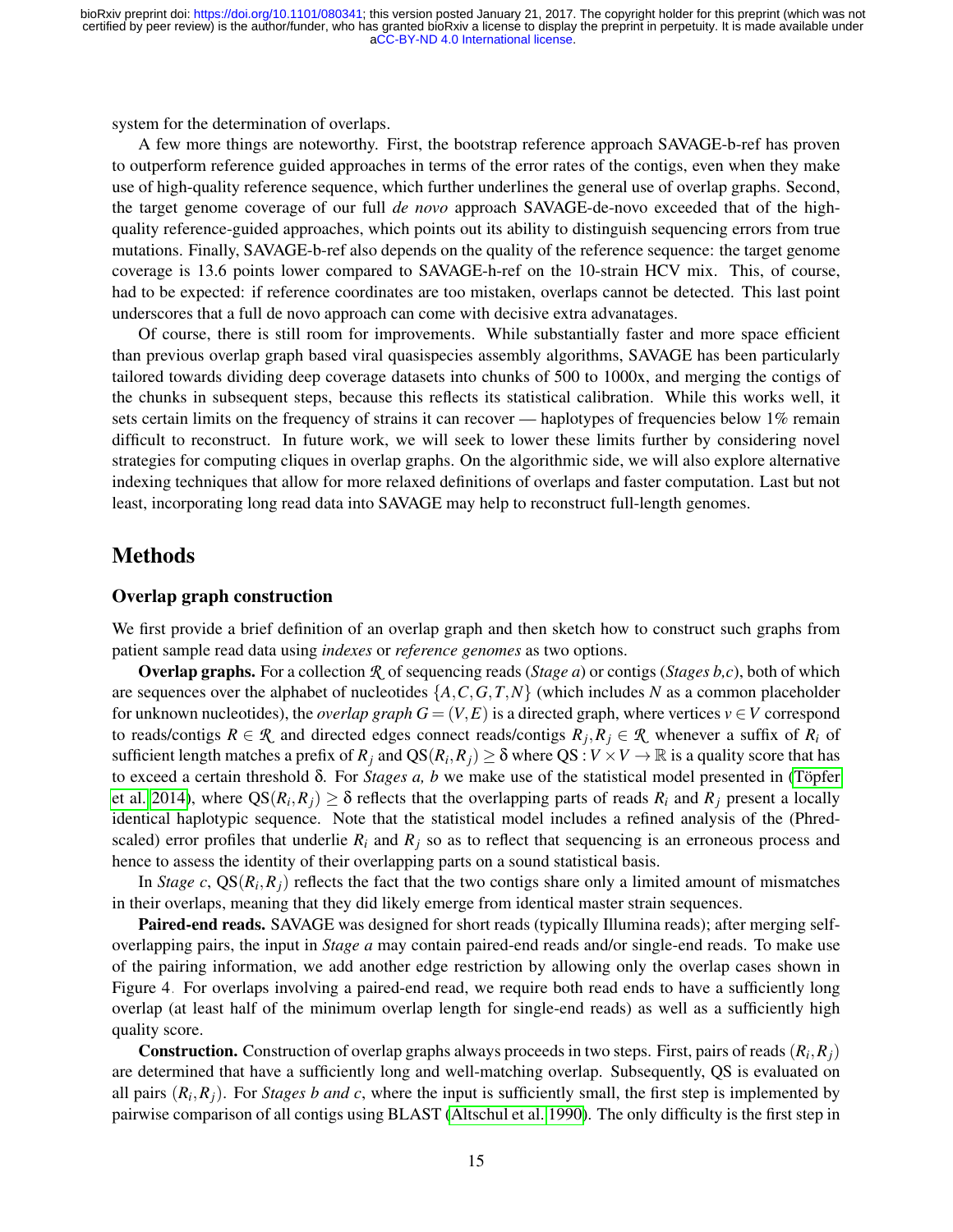<span id="page-16-0"></span>

Figure 4: Edge criteria. For an overlap to become an edge in the overlap graph, it must satisfy three criteria. First, the overlap length *l* must be at least the minimal overlap length *L*. Second, the overlap quality score  $QS(R_1, R_2)$  must be at least the minimal score  $\delta$ . For overlaps involving paired-end reads, we require both  $l_1 \geq L$  and  $l_2 \geq L$ , and, analogously,  $QS(R_{1_a}, R_{2_a}) \geq \delta$  and  $QS(R_{1_b}, R_{2_b}) \geq \delta$ . Finally, we only accept overlaps where the sequence orientations of a paired-end read agree: either both sequences in forward orientation, or both sequences in reverse orientation.

*Stage a*, where the input is very large (the original deep coverage data). This requires some sophistication; we explore two options:

*1. With a read index*: We determine all sufficiently long overlaps between sequencing reads using FMindex based techniques (Välimäki et al. 2012, SFO) such that overlaps contain at most  $2\%$  mismatches (accounting for up to 1% sequencing errors in each of the reads). This method, however, only works on single-end reads, so we first ignore the paired-end relations and consider each of the sequences as a single-end read. Then, after listing all pairwise overlaps with SFO, we reconsider the pairing information, outputting only overlaps that are supported by both read ends as described above.

*2. With a reference genome*: We align all reads against a reference genome; here we may use an ad-hoc consensus genome obtained by running an assembly tool on the sample reads. With all read alignments in hands, it is then computationally straightforward to determine all sufficiently long and sufficiently matching overlaps pairs.

Read orientations. When merging multiple reads into one consensus sequence, it is important that the reads agree on their respective orientations. Therefore, we apply a read orientation routine that assigns a label  $(+/-)$  to every read, indicating the orientation in which its sequence should be considered. This routine starts by setting the orientation of a node of minimal in-degree to  $+$ , then recursively labels all out-neighbors as defined by the corresponding edges (Figure [5,](#page-18-0) panel A). When there is no perfect labeling possible, meaning that there are conflicts among the read orientations due to inversions, we heuristically search for an orientation that leads to a minimal amount of conflicts among the reads.

### Overlap graph based assembly

In all stages, our algorithm proceeds as an iterative procedure where contigs grow with the iterations. The final contigs (in particular the output of *Stage b*, or, optionally, *Stage c*) can substantially exceed the length of the original reads. As our analyses demonstrate, these contigs present haplotype specific sequences with high accuracy.

Cliques and contigs. The main idea of our algorithm is to compute cliques in the overlap graph. A *clique* is a subset of the nodes such that each pair of nodes is linked by an edge. By definition of the edges, a clique groups reads that stem from identical haplotypes. Within a clique, reads/contigs share (possibly lowfrequency) true mutations while sequencing errors are not shared by the majority of reads (Figure [1,](#page-4-0) Panel B). Hence, cliques can be used to clearly distinguish between true mutations and sequencing errors. This further allows us to correct these errors by transforming cliques into contigs that represent an error-corrected consensus sequence of the reads in the clique.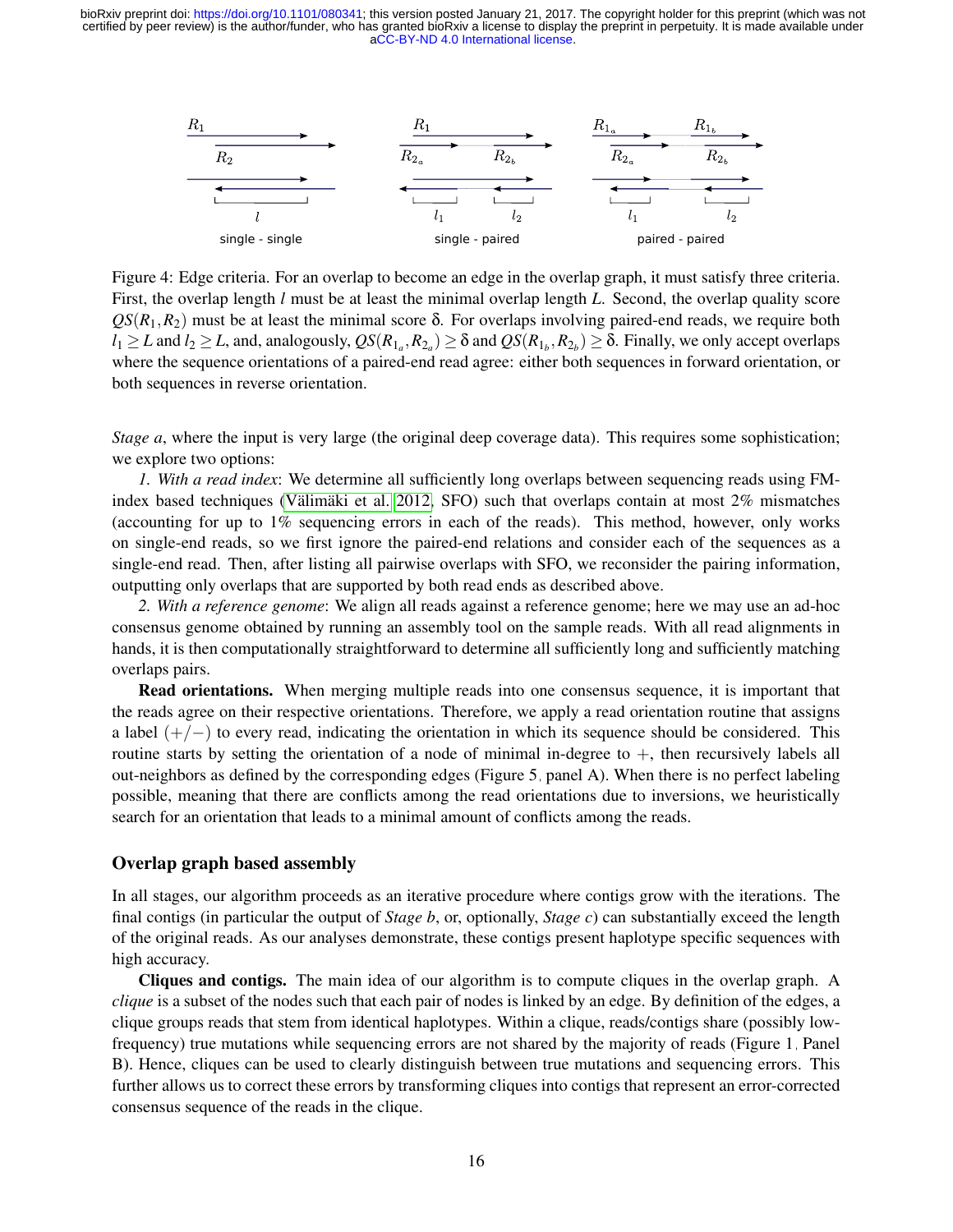Transitive edge removal. The number of maximal cliques in an overlap graph grows exponentially with the number of nodes in the graph, that is here, with the read coverage of the dataset giving rise to the overlap graph. While our method relies on cliques for the purpose of error correction, the size of the cliques does not have to exceed a certain threshold for that goal.

A common approach to reduce the complexity of an overlap graph is to remove transitive edges (see e.g. [\(Simpson and Durbin 2012\)](#page-21-18)). An edge  $u \rightarrow w$  is called *transitive* if there exist a vertex *v* and edges  $u \rightarrow v$ ,  $v \rightarrow w$ . We call an edge  $u \rightarrow w$  *double transitive* if there exists a vertex *v* and *transitive* edges  $u \rightarrow v$ ,  $v \rightarrow w$ , illustrated in Figure [5,](#page-18-0) panel B. Note that, by definition, any double transitive edge is also single transitive. We found that removing double transitive edges bounds the size of the cliques to 4, thus decisively limiting the number of maximal cliques and allowing efficient maximal clique enumeration, while still allowing for safely distinguishing errors from true mutations.

To find all double transitive edges, we first remove all non-transitive edges from the overlap graph to obtain the transitive graph *G*'. This can be done efficiently by computing the inner product of  $a^-_u$  and  $a^+_v$  for all pairs  $(u, v) \in V \times V$ , where  $a^-_u$  (resp.  $a^+_v$ ) is the adjacency vector of outgoing (resp. incoming) edges of  $u$  (resp.  $v$ ). Applying this procedure to  $G$  we obtain  $G'$ , and to find all double transitive edges we apply the same procedure to  $G'$ .

In the first iteration of *Stage a*, we remove all double transitive edges from the overlap graph. This reduces the number of contigs obtained in this iteration by an order of magnitude, leading to a decrease in CPU time and memory usage of even two orders of magnitude (Supplemental Table [S5\)](#page-0-0). In later iterations our algorithm no longer depends on clique formation because the reads (contigs) are assumed to be already of high quality. This allows us to remove not only double but also single transitive edges.

Read clustering. In the first iteration of *Stage a*, we cluster reads by enumerating maximal cliques in the overlap graph. After double transitive edge removal in an acyclic graph, the maximum clique size is 4, as illustrated in Figure [5,](#page-18-0) Panel B: a clique of size 5 will always use a double transitive edge. In practice, our overlap graphs are nearly acyclic and all cliques are of size at most 4. This implies that the total number of cliques is polynomial in the number of nodes, hence we can efficiently enumerate all maximal cliques; we use the degeneracy algorithm presented in [\(Eppstein et al. 2010\)](#page-21-24) to do so. For the error correction algorithm to function optimally, we solely consider cliques of size 4 in this iteration.

In later iterations, after removing all single transitive edges, we merge pairs of contigs into new (extended) contigs. This does not require clique enumeration of any kind. See Figure [5,](#page-18-0) panel C for an illustration of the two read clustering techniques. In case of conserved regions among multiple strains, there can be branches in the overlap graph. In such situations it is often impossible to connect the variants left and right of the conserved region, hence we do not merge any pair of contigs connected by a branching edge (Supplemental Figure [S3\)](#page-0-0).

Contig formation and error correction. As outlined above, we transform all reads/contigs within a cluster (a clique or a pair of contigs) into a consensus sequence. It is important to determine the consensus very carefully, because the original sequencing reads may contain up to 1% sequencing errors. Every consensus base is determined by a position-wise weighted majority vote, where the weights correspond to the respective base quality scores, as described in (Töpfer et al. 2014) and Supplemental Methods. This procedure was designed to correct for all putative sequencing errors showing among members of a clique, which is especially relevant in the first iteration of *stage a* (the error correction step). In this specific iteration, therefore, we require cliques of size at least 4; it is then highly unlikely that all the reads in a clique will agree on a sequencing error. We remove the extremities of the resulting contig where the support of the clique is less than 4 (Figure [5,](#page-18-0) panel D). Reads that are not contained in any size 4 clique are discarded after this iteration.

Graph updating. The newly constructed contigs become the nodes of the updated overlap graph and we need to determine the edges between those nodes. In other words, we need to find all pairs of contigs satisfying our overlap criteria. In *Stage a*, we examine all pairs of contigs that share an original read. This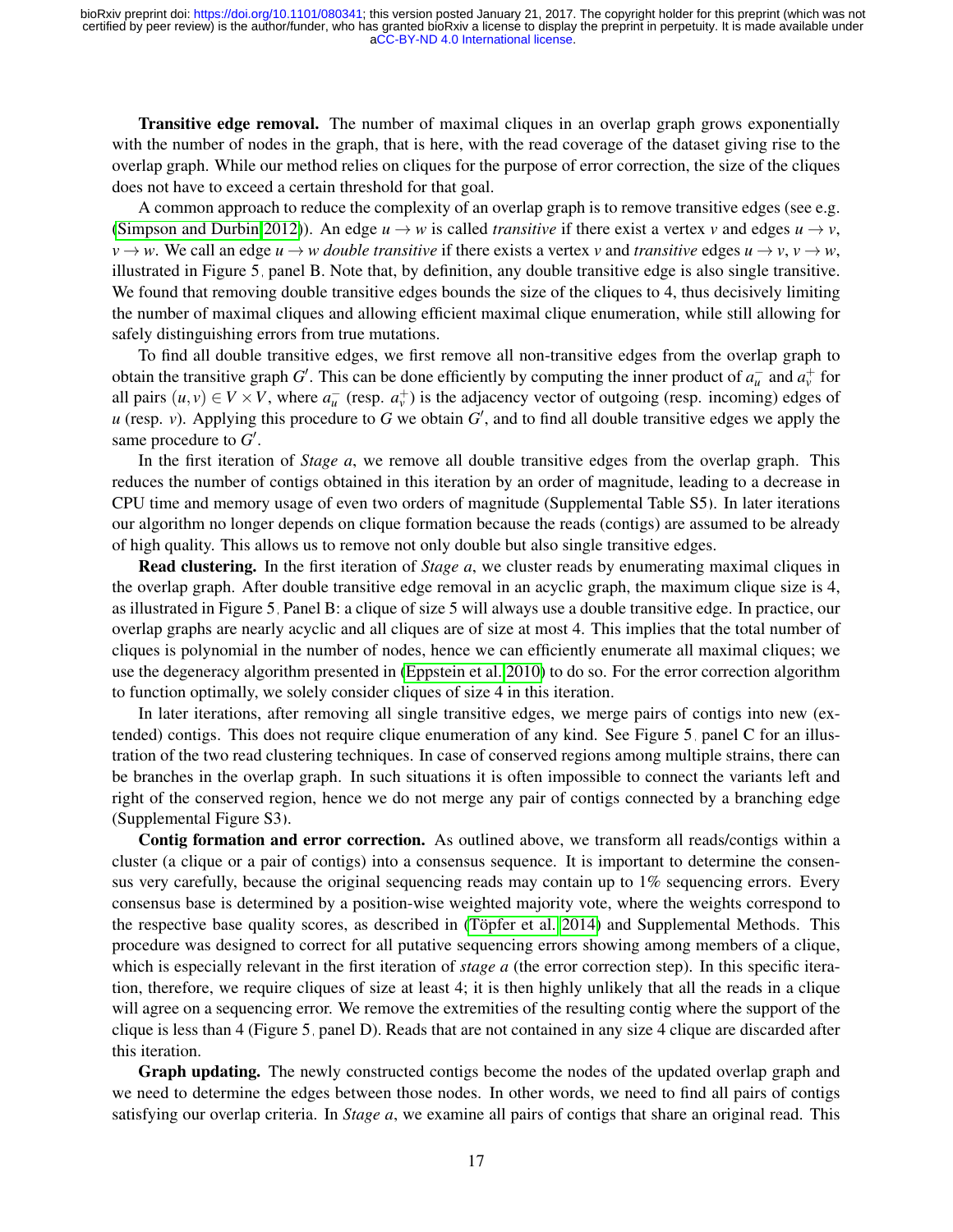<span id="page-18-0"></span>

Figure 5: Algorithmic details. A. Read orientations: Given an edge  $u \to v$  with orientations ( $-, +$ ). Then if *u* is labelled +, the induced label for *v* is −, while if *u* is labelled − the induced label for *v* is +. This procedure leads to a vertex labeling in  $O(V)$  time. **B.** Transitive edges: An edge  $u \rightarrow w$  is called *single transitive* (resp. *double transitive*), shown in green (resp. red), if there exists a vertex  $\nu$  and edges (resp. *transitive* edges)  $u \to v$ ,  $v \to w$ . C. Read clustering by cliques (top) or by pairs (bottom). D. Error correction: when a consensus sequence is constructed from a cluster of reads, the extremities are removed.

approach is very efficient, but risks ignoring overlaps of contigs that do not share an original read. In *Stages b* and *c* the graph is sparse enough, such that we can update the edges by considering all induced overlaps. This means that for every edge  $u \to v$  in the graph before updating, we consider every overlap  $u' \to v'$  for all  $u' \in S_u$ ,  $v' \in S_v$ , where  $S_u$ ,  $S_v$  are the sets of all newly constructed contigs containing *u*, *v*, respectively. In addition, we also reconsider all overlaps that were not included as an edge in the graph before updating due to an insufficient overlap quality score.

**Iteration.** The key idea of the SAVAGE assembly algorithm now is to repeatedly apply this twofold procedure of clique enumeration (*Stage a*) or merging pairs (*Stages b and c*) and contig formation. Thereby, all contigs of iteration  $i \ge 1$  become nodes in the overlap graph of iteration  $i+1$ , which results in an overlap graph to be processed in iteration  $i+1$ . We repeat this procedure until there are no more edges in the overlap graph. Key to success is that contigs are constantly growing along the iterations, and, upon convergence, greatly exceed the length of the original reads. An example of the progression of contig lengths during the three stages of the algorithm is given in Supplemental Table [S6.](#page-0-0)

#### Parameter settings

There are three parameters to be set, namely, the overlap score threshold δ, the mismatch rate *mr* allowed in the overlaps, and the minimal overlap length *L*. To analyze the behaviour of the overlap score function, we simulated 2x250 bp Illumina MiSeq reads from different genomes, diverging between 1% and 10%. We computed all overlaps among those reads and classified them by the number of true mutations in the overlap (not counting mismatches that are due to sequencing errors). This resulted in distributions  $P_i$ ,  $i \geq 0$ , representing the overlap scores found in case of *i* true mutations (Supplemental Figure [S4\)](#page-0-0), from which we concluded that  $\delta = 0.97$  is the optimal choice. To be more conservative, this threshold can be raised, but this comes at the cost of a decrease in the target genome coverage.

The mismatch rate parameter allows overlaps having a sufficiently high overlap score to become edges in the overlap graph if the mismatch rate is sufficiently low. By default, this parameter is set to 0, meaning that we only rely on the overlap score for constructing the overlap graph. When assembling master strains,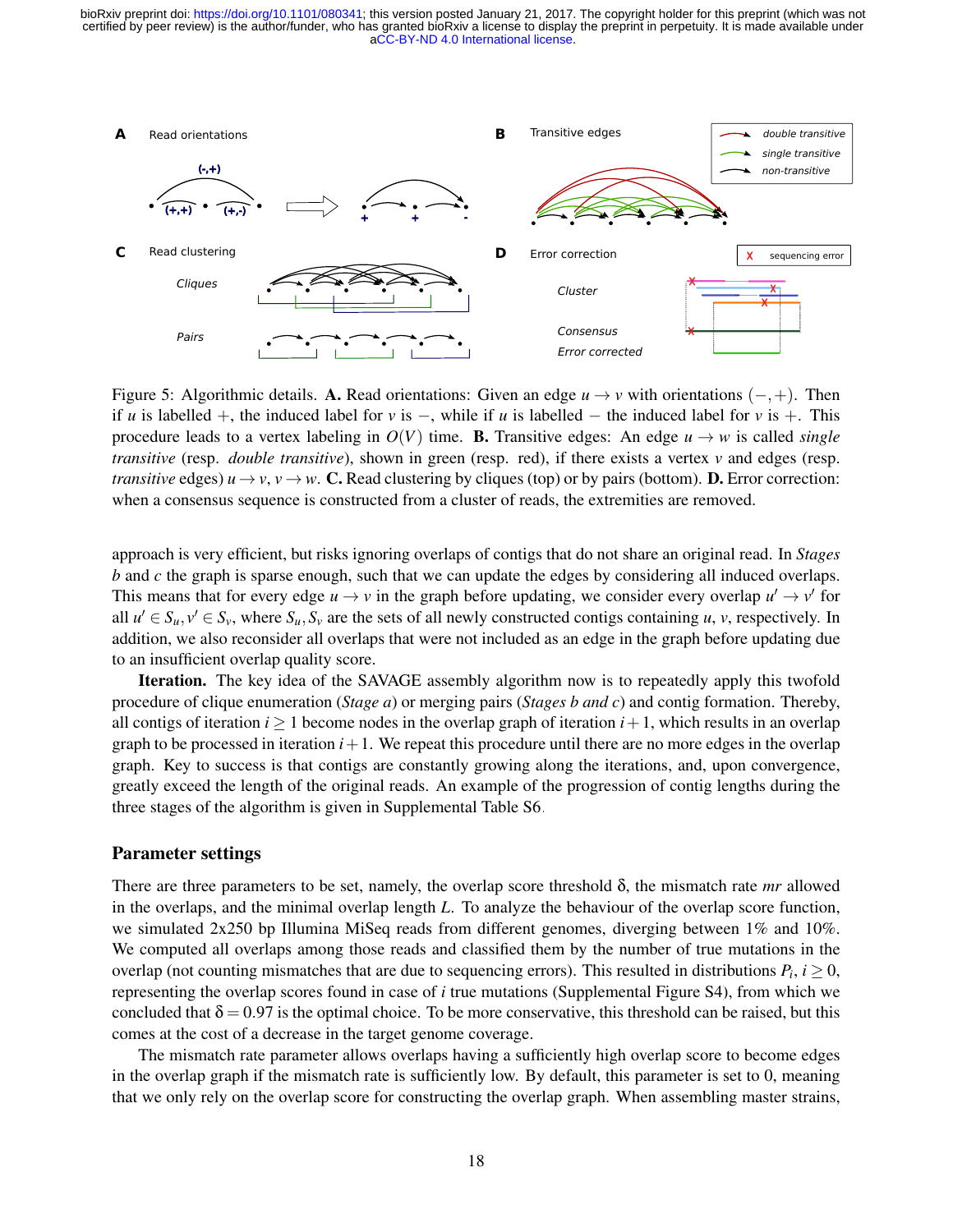however, the allowed mismatch rate was set to 0.01, so that strains diverging by less than 1% were merged into a consensus sequence.

Finally, the setting of the minimal overlap length parameter depends on the average read coverage and sequencing depth. Increasing the minimal overlap length results in a faster algorithm and lower error rate, because the overlap graph will be very much restricted. But this achievement comes with a potential loss of low-frequency strains, since the corresponding reads may not have sufficiently long overlaps. In general, we found a minimal overlap length of 50–70% of the total read length to work well. The exact command lines and parameter settings used for all experiments can be found in Supplemental Methods.

## Frequency estimation

We apply Kallisto [\(Bray et al. 2016\)](#page-21-22) to estimate relative frequencies of the contigs assembled for a viral quasispecies. Kallisto was designed for quantifying the abundances of bacterial genomes from HTS data, which is similar in spirit to estimating frequencies for viral quasispecies assembly. The Kallisto algorithm takes as input the original sequencing reads along with the contigs, and returns for every contig a so called TPM (Transcripts Per Million). This number estimates the amount of sequencing reads corresponding to this contig for every one million reads considered, and it is independent of the contig length. We translate these counts to relative frequencies by dividing each TPM by the sum of TPMs of all contigs evaluated. For the heatmaps in Figure [3,](#page-12-0) panel C, we only evaluated the two contigs of at least 4000 bp.

## Other methods used for evaluation

For benchmarking, we compared SAVAGE against the state-of-the-art approaches ShoRAH [\(Zagordi et al.](#page-22-0) [2011\)](#page-22-0) and PredictHaplo [\(Prabhakaran et al. 2014\)](#page-21-4). Both methods were run with default parameter settings, after aligning the reads to the reference genome using BWA-MEM [\(Li 2013\)](#page-21-25). The *de novo* assembler MLEHaplo [\(Malhotra et al. 2016b\)](#page-21-13) required the reads to be error corrected first, for which we used MultiRes [\(Malhotra et al. 2016a\)](#page-21-26) with default settings (recommended by the authors). Unfortunately, we could not compare against VGA [\(Mangul et al. 2014\)](#page-21-8) and HaploClique (Töpfer et al. 2014) because these software packages were no longer maintained.

## Data simulations

To evaluate performance of SAVAGE, we designed several simulated data sets. We used the software SimSeq (<https://github.com/jstjohn/SimSeq>) to simulate Illumina MiSeq reads from the genome of interest. In order to obtain reads similar to the real 5-virus-mix data, we simulated 2x250 bp paired-end reads, with a fragment size of 450 bp and the MiSeq error profile provided with the software. In addition, we also simulated a 5-strain HIV mix with shorter reads  $(2x150$  bp). The genomes used for each data set are listed in the Supplemental Methods.

## Read trimming and merging

Before running any of the methods, the raw Illumina reads were trimmed using CutAdapt [\(Martin 2011\)](#page-21-27). Next, we applied PEAR [\(Zhang et al. 2014\)](#page-22-5) for merging self-overlapping read pairs. This resulted in a final read set containing both single-end and paired-end reads, on which we ran SAVAGE. For the other methods (MLEHaplo, PredictHaplo, ShoRAH, and VICUNA) we used the trimmed reads without merging, since neither of these methods accepts a combination of single- and paired-end reads. In addition, MLEHaplo required an error correction step on the input reads which was performed using MultiRes [\(Malhotra et al.](#page-21-26) [2016a\)](#page-21-26).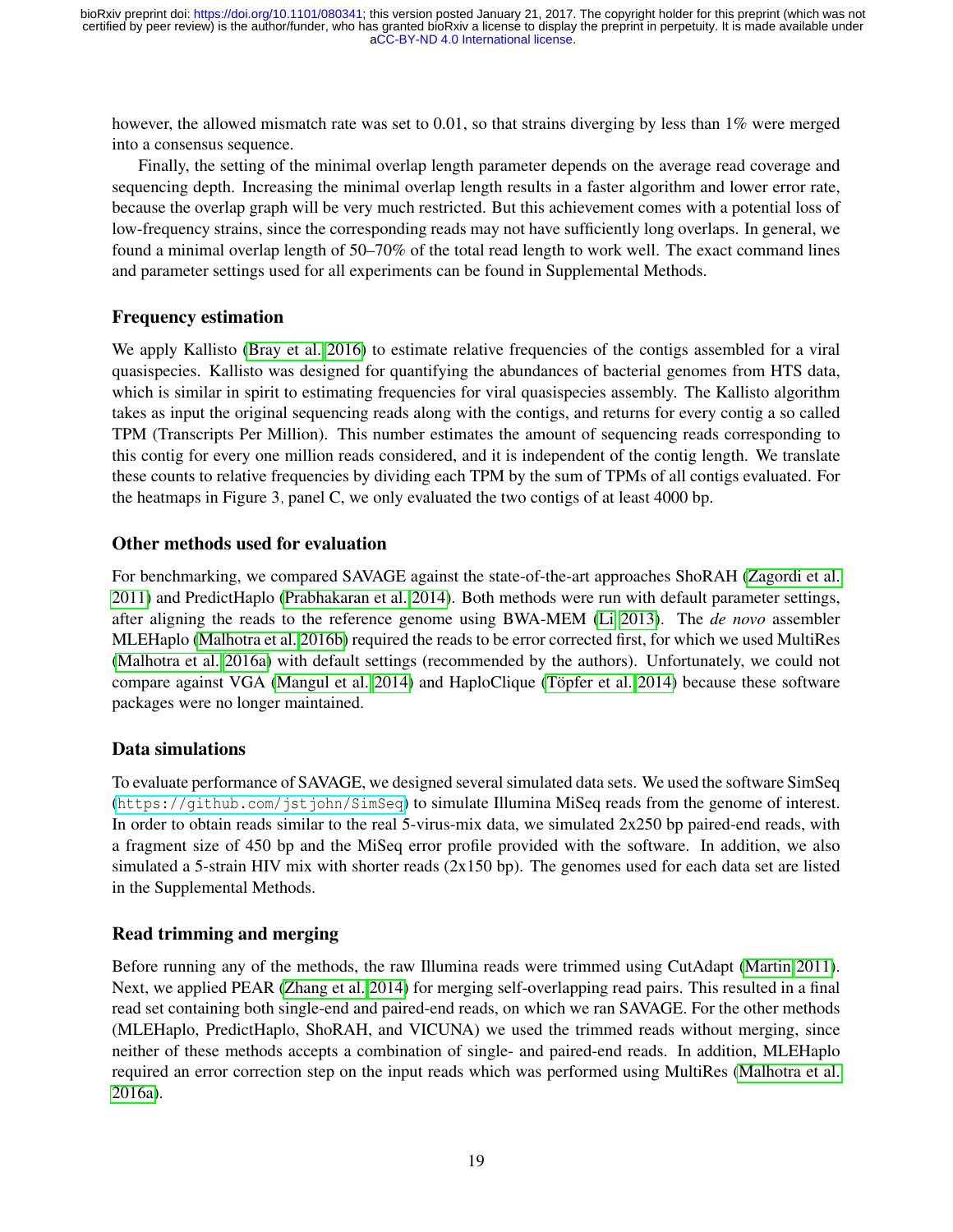## MetaQUAST evaluation

We use MetaQUAST [\(Mikheenko et al. 2016\)](#page-21-17) for quality evaluation of the assembled contigs, which evaluates the contigs against each of the true viral genomes. By default, MetaQUAST uses the option --ambiguity-usage all, which means that all possible alignments of a contig are taken into account. However, the genomes in a viral quasispecies can be so similar that a contig may align to multiple strains, even though it only matches one haplotype. Therefore, we manually changed this option to --ambiguity-usage one, such that for every contig only the best alignment is used. Contigs shorter than 500 bp were ignored during evaluation.

## Data and software availability

A C++ implementation of SAVAGE is available for public use at [https://bitbucket.org/jbaaijens/](https://bitbucket.org/jbaaijens/savage) [savage](https://bitbucket.org/jbaaijens/savage). The lab mix used for experiments can be downloaded from [https://github.com/cbg-ethz/](https://github.com/cbg-ethz/5-virus-mix) [5-virus-mix](https://github.com/cbg-ethz/5-virus-mix) and both the ZIKV and HCV data are available in the NCBI Sequence Read Archive under experiment SRX1678783 (run SRR3332513) and experiment SRX396803 (run SRR1056035), respectively. All simulated data sets can be downloaded from <https://bitbucket.org/jbaaijens/savage-benchmarks>.

# Acknowledgements

AS acknowledges funding through Vidi grant 639.072.309, provided by the Netherlands Organisation for Scientific Research (NWO). ER, AZ are supported by ANR Colib'read (ANR-12-BS02-0008), the Institut de Biologie Computationnelle (ANR-11-BINF-0002), and France Génomique.

# Disclosure declaration

The authors declare that they have no conflict of interest.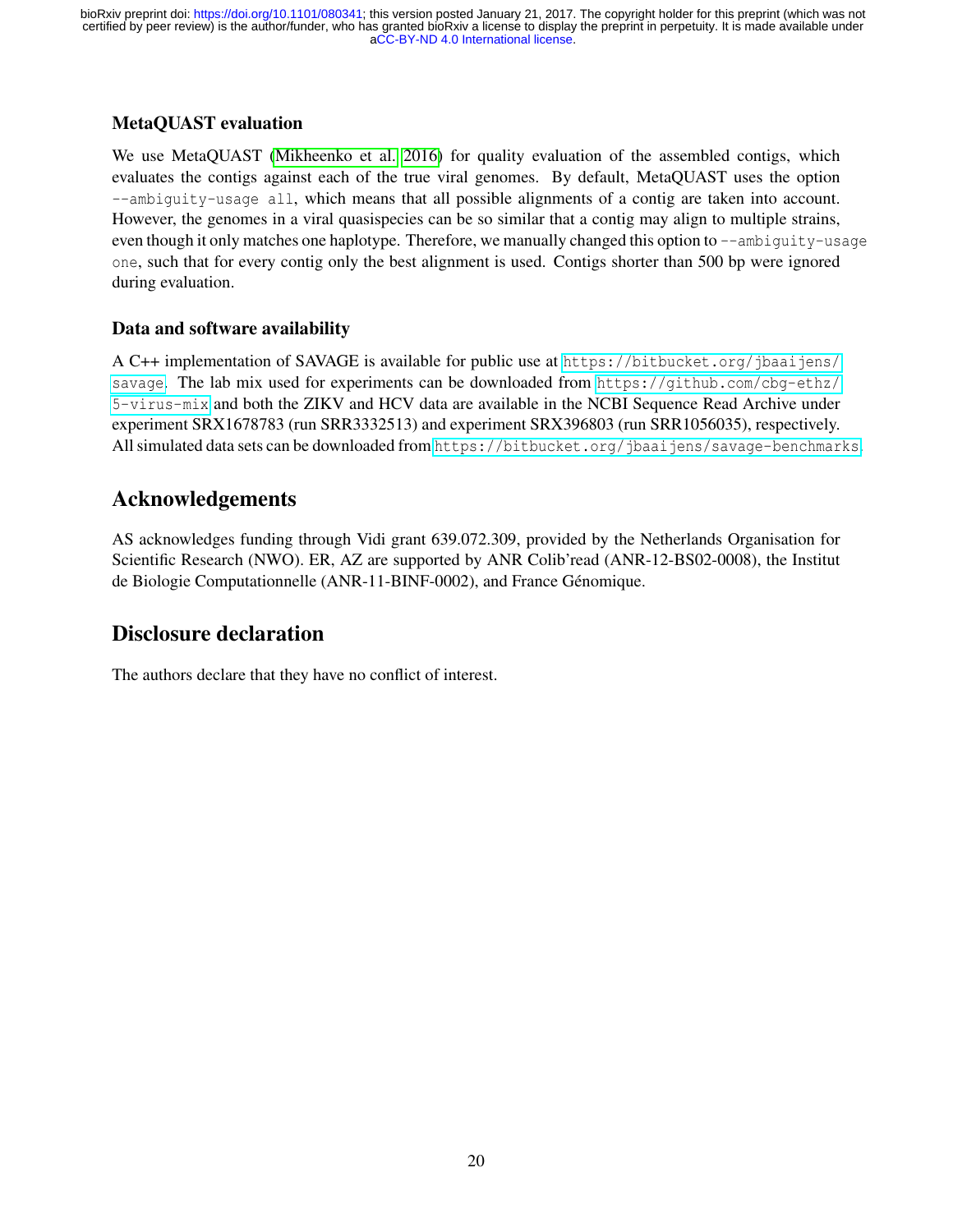# References

<span id="page-21-23"></span>Altschul S, Gish W, Miller W, Myers E, and Lipman D. 1990. Basic local alignment search tool. *J Mol Biol* 215: 403–410.

- <span id="page-21-6"></span>Astrovskaya I, Tork B, Mangul S, Westbrooks K, Mandoiu I, Balfe P, and Zelikovsky A. 2011. Inferring viral quasispecies from 454 pyrosequencing reads. *BMC Bioinf* 12: S1.
- <span id="page-21-20"></span>Bankevich A, Nurk S, Antipov D, Gurevich A, Dvorkin M, Kulikov A, Lesin V, Nikolenko S, Pham S, Prijbelski A, et al.. 2012. SPAdes: A new genome assembly algorithm and its applications to single-cell sequencing. *J Comp Biol* 19: 455–477.

<span id="page-21-9"></span>Bradnam K et al.. 2013. Assemblathon 2: evaluating de novo method of genome assembly in three vertebrate species. *GigaScience* 2: 10.

- <span id="page-21-22"></span>Bray NL, Pimentel H, Melsted P, and Pachter L. 2016. Near-optimal probabilistic rna-seq quantification. *Nat Biotech* 34: 525–527.
- <span id="page-21-15"></span>Di Giallonardo F, Töpfer A, Rey M, Prabhakaran S, Duport Y, Leemann C, Schmutz S, Campbell N, Joos B, Lecca M, et al., 2014. Full-length haplotype reconstruction to infer the structure of heterogeneous virus populations. *Nucleic Acids Res* 42: e115.

<span id="page-21-0"></span>Domingo E, Sheldon J, and Perales C. 2012. Viral quasispecies evolution. *Microbiol Mol Biol Rev* 76: 159–216.

- <span id="page-21-16"></span>Dudley DM, Aliota MT, Mohr EL, Weiler AM, Lehrer-Brey G, Weisgrau KL, Mohns MS, Breitbach ME, Rasheed MN, Newman CM, et al.. 2016. A rhesus macaque model of Asian-lineage Zika virus infection. *Nat Commun* 7: 12204.
- <span id="page-21-1"></span>Duffy S, Shackelton LA, and Holmes EC. 2008. Rates of evolutionary change in viruses: patterns and determinants. *Nat Rev Genet* 9: 267–276.

<span id="page-21-24"></span>Eppstein D, Löffler M, and Strash D. 2010. Listing all maximal cliques in sparse graphs in near-optimal time. In Proc. 21st Int. Symp. ISAAC, volume 6506, pp. 403-414.

- <span id="page-21-10"></span>Gurevich A, Saveliev V, Vyahhi N, and Tesler G. 2013. QUAST: quality assessment tool for genome assemblies. *Bioinformatics* 29: 1072–1075.
- <span id="page-21-2"></span>Huang A, Kantor R, DeLong A, Schreier L, and Istrail S. 2012. QColors: An algorithm for conservative viral quasispecies reconstruction from short and non-contiguous next generation sequencing reads. *In Silico Biol* pp. 193–201.
- <span id="page-21-12"></span>Hunt M, Gall A, Ong SH, Brener J, Ferns B, Goulder P, Nastouli E, Keane JA, Kellam P, and Otto TD. 2015. IVA: accurate de novo assembly of RNA virus genomes. *Bioinformatics* 31: 2374–2376.

<span id="page-21-25"></span>Li H. 2013. Aligning sequence reads, clone sequences and assembly contigs with bwa-mem. ArXiv:1303.3997.

- <span id="page-21-19"></span>Luo R, Liu B, Xie Y, Li Z, Huang W, Yuan J, He G, Chen Y, Pan Q, Liu Y, et al.. 2012. Soapdenovo2: an empirically improved memory-efficient short-read de novo assembler. *GigaScience* 1: 18.
- <span id="page-21-26"></span>Malhotra R, Mukhopadhyay M, Poss M, and Acharya R, 2016a. A frame-based representation of genomic sequences for removing errors and rare variant detection in ngs data. ArXiv:1604.04803.
- <span id="page-21-13"></span>Malhotra R, Wu S, Mukhopadhyay M, Rodrigo A, Poss M, and Acharya R. 2016b. Maximum likelihood de novo reconstruction of viral populations using paired end sequencing data. ArXiv:1502.04239.
- <span id="page-21-8"></span>Mangul S, Wu N, Mancuso N, Zelikovsky A, Sun R, and Eskin E. 2014. Accurate viral population assembly from ultra-deep sequencing data. *Bioinformatics* 30: i329–i337.

<span id="page-21-27"></span>Martin M. 2011. Cutadapt removes adapter sequences from high-throughput sequencing reads. *EMBnet.journal* 17: 10–12.

<span id="page-21-14"></span>Medvedev P, Pham S, Chaisson M, Tesler G, and Pevzner P. 2011. Paired de bruijn graphs: A novel approach for incorporating mate pair information into genome assemblers. *J Comp Biol* 18: 1625–1634.

<span id="page-21-17"></span>Mikheenko A, Saveliev V, and Gurevich A. 2016. Metaquast: evaluation of metagenome assemblies. *Bioinformatics* 32: 1088–1090.

- <span id="page-21-21"></span>Nurk S, Meleshko D, Korobeynikov A, and Pevzner P. 2016. metaSPAdes: a new versatile de novo metagenomics assembler. Technical report, arXiv:1604.03071.
- <span id="page-21-4"></span>Prabhakaran S, Rey M, Zagordi O, Beerenwinkel N, and Roth V. 2014. HIV haplotype inference using a propagating dirichlet process mixture model. *IEEE Trans Comp Biol Bioinf* 11: 182–191.

<span id="page-21-5"></span>Prosperi MCF and Salemi M. 2012. Qure: software for viral quasispecies reconstruction from next-generation sequencing data. *Bioinformatics* 28: 132–133.

<span id="page-21-3"></span>Quince C, Lanzen A, Davenport RJ, and Turnbaugh PJ. 2011. Removing noise from pyrosequenced amplicons. *BMC Bioinf* 12: 38.

<span id="page-21-11"></span>Salzberg S, Phillippy A, Zimin A, Puiu D, Magoc T, Koren S, Treangen T, Schatz M, Delcher A, Roberts M, et al.. 2011. GAGE: A critical evaluation of genome assemblies and assembly algorithms. *Genome Res* 22: 557–567.

<span id="page-21-18"></span>Simpson J and Durbin R. 2012. Efficient de novo assembly of large genomes using compressed data structures. *Genome Res* 22: 549–556.

<span id="page-21-7"></span>Töpfer A, Marschall T, Bull R, Luciani F, Schönhuth A, and Beerenwinkel N, 2014. Viral quasispecies assembly via maximal clique enumeration. *PLoS Comput Biol* 10: e1003515.